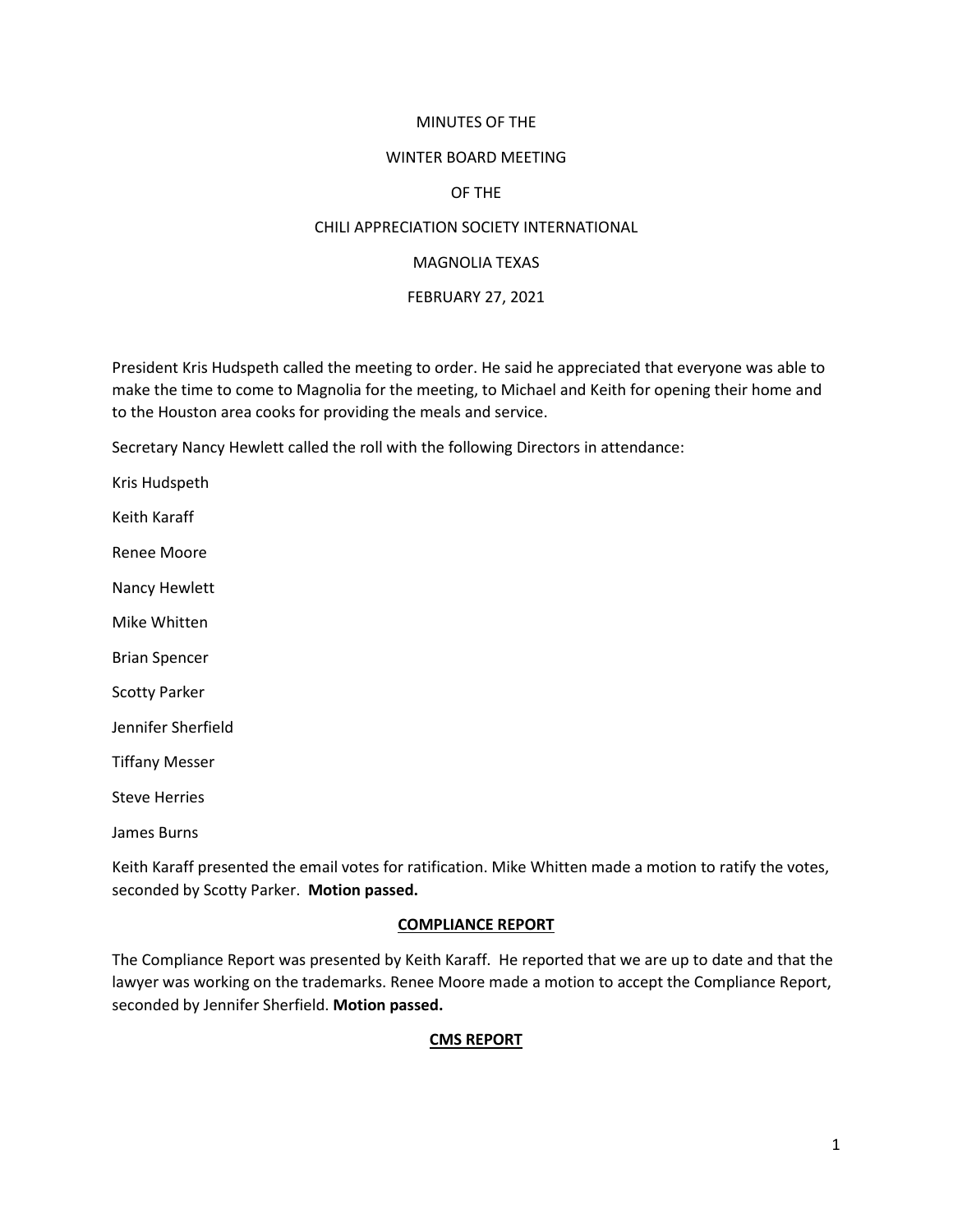James Burns presented the CMS Report. He stated there were no major issues other than when it came time to roll over the points, but they managed to get through it. Jennifer Sherfield made a motion to accept the CMS Report, seconded by Brian Spencer. **Motion passed.**

#### **TREASURER REPORT**

The Treasurer's report was presented by Mike Whitten. He reported that Cindy Noe was working on the 990 tax reports. See pages 9 through 20 for financial statements.

Scotty Parker made a motion to accept the Treasurer's Report, seconded by Steve Herries. **Motion passed.**

### **TALLYMASTER REPORT**

Brian Spencer gave the Tally Master Report.

Upon the opening of the new 2021 chili year, your IT Team and TallyMaster were presented with some immediate hard-stops in the tally process. The hard-stop was centered around the integration of our 2020 auto-qualifiers and point qualifiers into the new 2021 chili year. Through talented innovation to adapt, the areas of bridging two chili years into one were resolved. The merging of two chili years is a historic moment in CASI's history and one we hope will never be needed again.

### 2021 Highlights to Date:

• The successful integration of all those holding a 2020 auto-qualifier and qualified under points into the 2020-2021 chili year.

## Summary of TallyMaster Cookoff Statistics

There are no delinquent cookoffs to date.

As of January 15, 2021, the 2021 chili year has 138 additional qualifiers in chili over the same reporting period in 2020. The sole contributor to this increase is the 2020 auto-qualifiers and those qualified-on points in 2020.

In terms to the 2019-2020 year-end statistics, the true impact of the pandemic can be seen. To summarize the table below:

- 192 cookoffs held in 2020 compared to 385 in 2019, equating to a delta of 193.
- $\bullet$  6,020 chilis judged in 2020 compared to 10,757 in 2019, equating to a delta of 4,737.
- 299 cooks Q'd in 2020 compared to 367 in 2019, equating to a delta of 68 under the 2020 reduced point structure. There would have been 161 cooks qualified in chili without this reduced point structure in place due to the pandemic.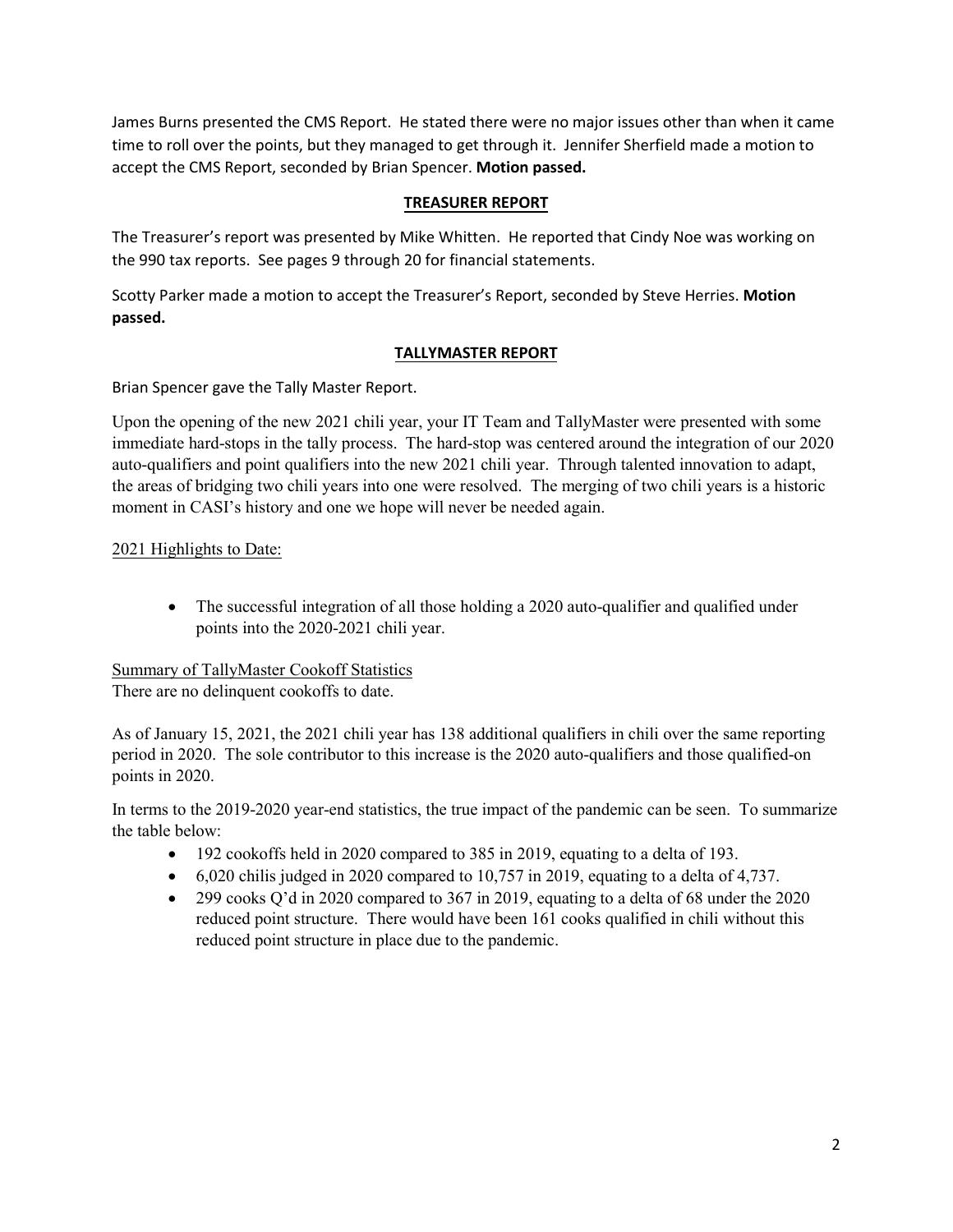#### **TallyMaster's Report As of January 15, 2021**

|                     | AS UI JAHUAI V 13, ZUZI |          |           |           |           |           |           |           |  |  |  |  |  |  |
|---------------------|-------------------------|----------|-----------|-----------|-----------|-----------|-----------|-----------|--|--|--|--|--|--|
|                     | Change                  | 2021     | 2020      | 2019      | 2018      | 2017      | 2016      | 2015      |  |  |  |  |  |  |
| Qualified Cooks     | 138                     | 184      | 46        | 48        | 68        | 67        | 72        | 76I       |  |  |  |  |  |  |
| IShow Teams Q'd     | 51                      | 70       | 19        | 30 l      | 34        | 28        | <b>29</b> | 29        |  |  |  |  |  |  |
| Cookoffs Held       | (64)                    | 32       | 96        | 911       | 89        | 121       | 131       | 131       |  |  |  |  |  |  |
| Chili's Judged      | (2, 153)                | 862      | 3.015     | 2.946     | 2,665     | 3.527     | 3.952     | 3,946     |  |  |  |  |  |  |
| <b>Money Raised</b> | \$249,675               | \$28,768 | \$278,443 | \$182,145 | \$217,052 | \$285,588 | \$302,821 | \$249,855 |  |  |  |  |  |  |



## **Tally Master 2019-2020 Yearend Results**

## **TallyMaster Yearend Results**

| <b>Cookoff Year</b> | <b>Cookoffs Held</b> | <b>Chilis Judged</b> | <b>Cooks Q'd</b> | <b>TICC Chilis Judged</b> |
|---------------------|----------------------|----------------------|------------------|---------------------------|
| 2020                | 192                  | 6,020                | 299              | 0                         |
| 2019                | 385                  | 10,757               | 367              | 230                       |
| 2018                | 398                  | 11,023               | 388              | 272                       |
| 2017                | 451                  | 12,032               | 397              | 246                       |
| 2016                | 493                  | 13,657               | 439              | 328                       |
| 2015                | 492                  | 14,178               | 430              | 296                       |
| 2014                | 522                  | 14,460               | 425              | 272                       |
| 2013                | 550                  | 15,000               | 434              | 273                       |
| 2012                | 542                  | 15,174               | 449              | 305                       |
| 2011                | 558                  | 15,570               | 470              | 306                       |
| 2010                | 572                  | 16,251               | 459              | 321                       |

Note: The 54th TICC was postponed due to the COVID-19 pandemic.

Nancy Hewlett asked Brian if he was seeing an increase in the number of cooks attending the cookoffs. He replied that the average number of cooks was 30 so yes there had been an increase. He said more people are getting out and cooking and traveling distances to cook.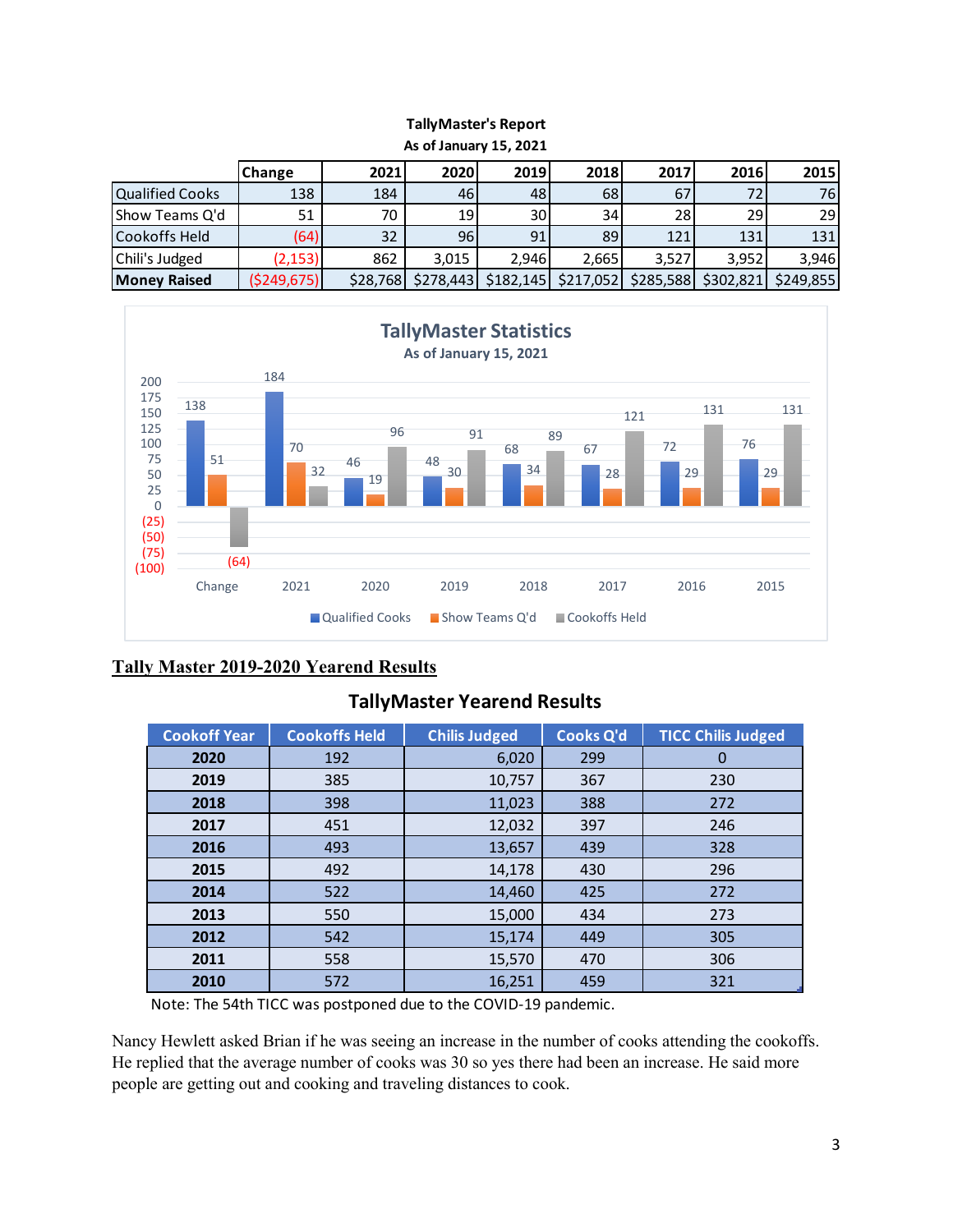Nancy Hewlett made a motion to accept the Tally Master Report, seconded by Tiffany Messer. **Motion passed.**

James Burns reported that there was nothing to report from the Events Committee.

### **SPONSORSHIP REPORT**

Kris Hudspeth reported on Sponsorship. He apologized that he did not have a report handy but that was because as of the day before he had nothing to report but, on the way, down to the meeting, he was informed that there was a 95% chance of a \$5000 sponsorship from Statewide. It will not come in as Statewide this year but will come in as Titan Remodeling. They bought Statewide and have many offices around the country. Putting this under the Titan Remodeling name would allow more cooks to take advantage of promotions that they run. When they asked Dusty Hudspeth what the normal sponsorship was, she replied \$5000.

The Renfros are good, and Doug is even trying to make his reservations for Terlingua. He does not have the contract back from Lajitas yet to review. As we get closer, he is taking a wait and see approach like we did last year. Until we know if we are going to have TICC it is hard for me to go back to these guys and say yes, we are having it or no we are not. I will send a "hey, how are you guys, hope you are well, we are still trying to figure out what is going on". We really do not start that process until April or May anyway. I am hoping to have a better look at what sponsorship looks like coming into the summer board meeting, but it is hard to present to these companies right now until we know if we are going to have a product to sell to these guys.

As far as teaching Jennifer, with COVID it is hard to teach right now without a product to sell. I will continue to transition to Jennifer as we progress.

Jennifer Sherfield said she was contacted by Texas Trophy Hunters and they wanted to team up with CASI. They are willing to offer us free advertising in the magazine and their social media. They also come with potential sponsors that we could bring in. Kris said if it is free to us it does not hurt to have the exposure. It was decided for Jennifer to reach out to her again.

Steve Herries made a motion to accept the Sponsorship Report, seconded by Brian Spencer. **Motion passed.**

### **RANCH REPORT**

Steve Herries gave the Ranch Report.

With no TICC in November, there is little to report from the ranch. I visited the ranch during the week TICC was supposed to be held, and things were in pretty good shape. I took some action to seal up the guard shack near the stage. The AC surround had rotted due to sun exposure and I removed the AC and the surround so that the building could be secured from the weather and critters.

The remaining maintenance issues have been put on hold until a budget is established for the ranch. Many of the maintenance issues are not critical and can wait until we know we will get a mass gathering permit and TICC 2021 will take place.

I have a trip scheduled for early April to make a comprehensive list of work to be done.

Renee Moore made a motion to accept the Ranch Report, seconded by Mike Whitten. **Motion passed.**

## **MEMBERSHIP REPORT**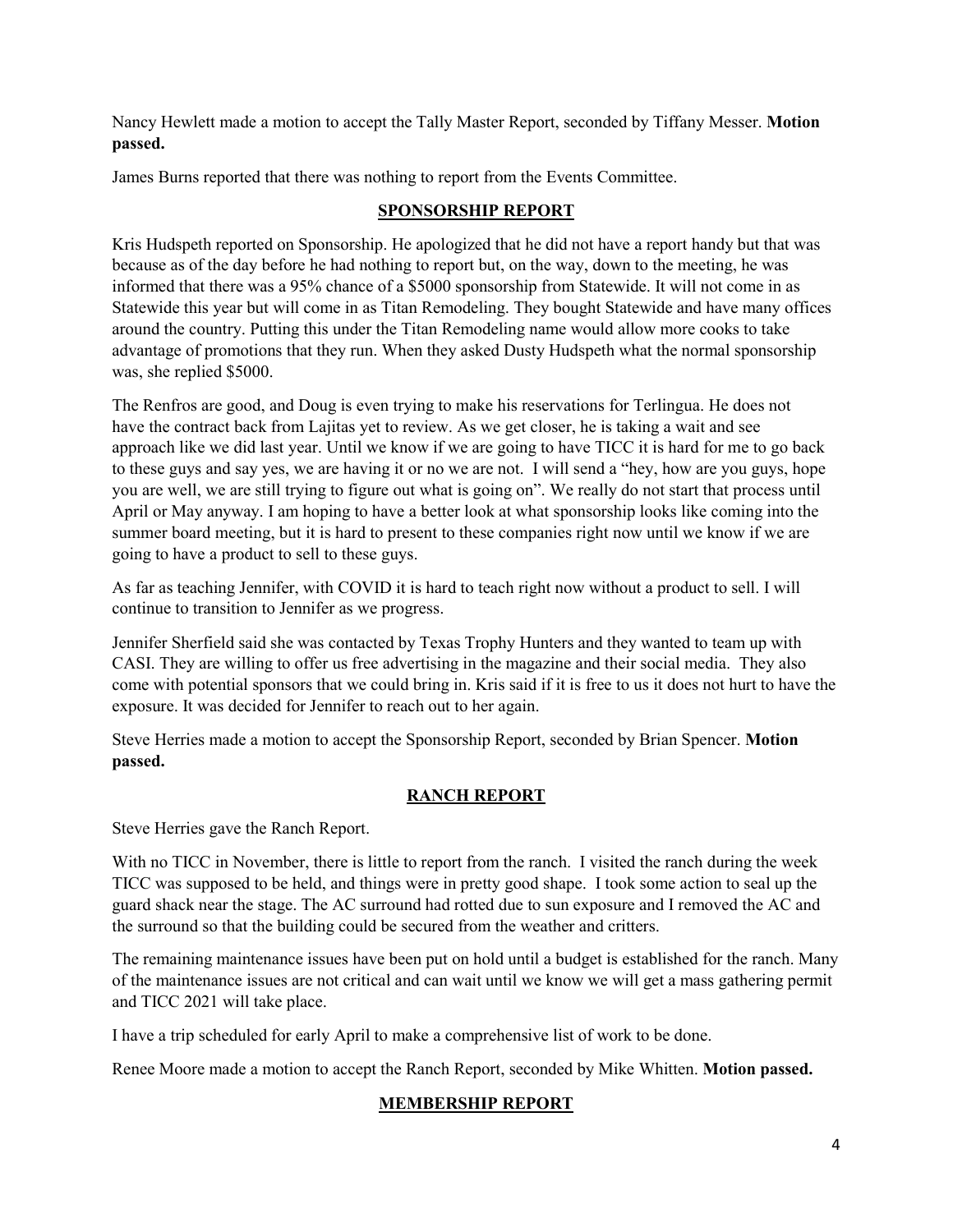Tiffany Messer gave the Membership Report.

| as of 2/25/2021 |      |                        |                            |      |      |  |  |  |  |  |  |  |  |
|-----------------|------|------------------------|----------------------------|------|------|--|--|--|--|--|--|--|--|
|                 |      | <b>Winter 2021 BOD</b> |                            |      |      |  |  |  |  |  |  |  |  |
|                 | 2017 | 2018                   | $\vert$ 2019 $\vert$       | 2020 | 2021 |  |  |  |  |  |  |  |  |
| <b>Annual</b>   | 711  | 645                    | 523                        | 629  | 509  |  |  |  |  |  |  |  |  |
| Corporate       | 10   | 11                     | 9                          | 14   |      |  |  |  |  |  |  |  |  |
| <b>Life</b>     | 633  | 633                    | 520                        | 516  | 515  |  |  |  |  |  |  |  |  |
|                 |      |                        |                            |      |      |  |  |  |  |  |  |  |  |
| <b>Totals</b>   | 1288 |                        | $1167 \mid 1057 \mid 1152$ |      | 1031 |  |  |  |  |  |  |  |  |

## Annual Membership -

CASI has a decrease of 121 members since the 2020 GPM.

• could be attributed to uncertainty of COVID and small amount of cookoffs since September.

National Chili Day was successful with 7 new members and 38 renewals.

As always, we need to continue to recruit new members but, in turn, retain the current membership. Monthly renewal notices are emailed through the website. After speaking with Jennifer, I am not sure that system is working so I will start personally emailing each renewal. At the first of the month that they are going to expire. The most heard comments are "I'm not sure if I'm going to qualify this year with COVID" or "I'm not sure I'm going to TICC".

## Corporate Membership

CASI Corporate Membership is down 7 members, from the 2020 GPM. Total number is 7. Lifetime Membership

We have not gained any new Life members during the past year, but sadly, also lost 1 Life members who passed this year. Total number is 515 Lifetime members.

## Deceased Members

All information of which we have been made aware has been updated in the CIS. Keith Karaff purposed that we have a booth at TICC for new members only. Renee explained that we used to give membership forms at the gates as public came to TICC.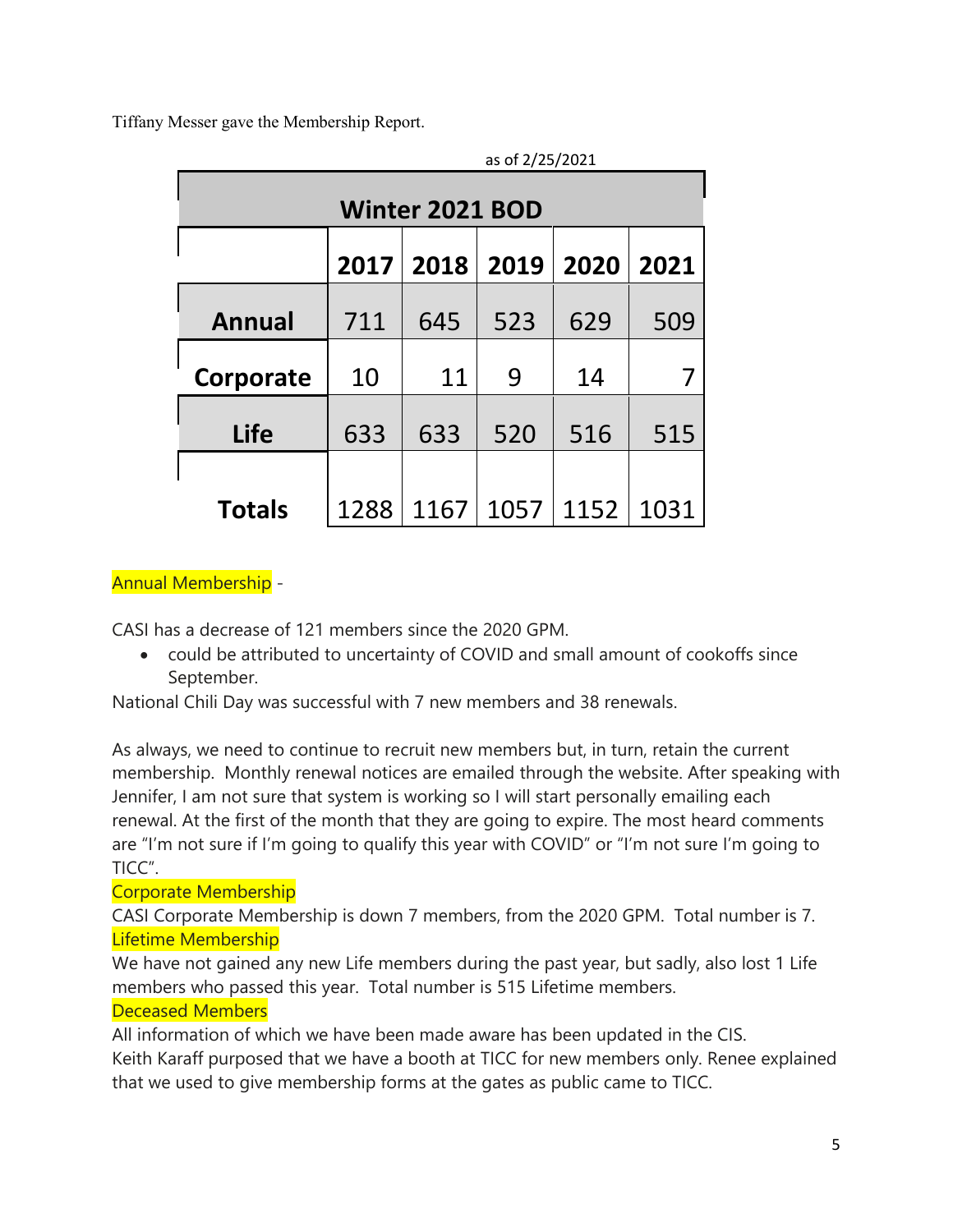Brian Spencer made a motion to accept the Membership Report, seconded by Scotty Parker. **Motion passed.**

## **TRAILS REPORT**

The Trails Report was given by Jennifer Sherfield.

- Trails continues as email only. Many members do not have an email in the CASI database. Maybe we can come up with a way to get correct email address?
- New paid advertisement will appear in the March issue: Bodacious Chili Powder. ¼ page ad to run 3 consecutive months. Will evaluate the effectiveness of the ad to determine if they will continue past May issue.
- Outside of our regular columns, very few story submissions for the Trails. Trails staff has to proactively track down photos for the few cookoffs that are occurring. What can we do to get their attention, so submit info to the Trails??
- February marks the anniversary of moving to a cloud subscription for Adobe InDesign. The subscription allows InDesign to be installed on many CASI computers. One computer at a time is allowed to access the subscription. This allows for the possibility of workload flexibility once the Trails staff expands beyond its current size.
- January marks the anniversary of Mike Watkins taking over as editor of the Trails. He has removed "interim" from his title and will continue as editor-in-chief. The Trails is always in recruitment mode, looking for anyone who wishes to assist in the production of the Trails: ad creation, story writing, proof reading, photo collection, layout, etc.

Mike Whitten made a motion to accept the Trails Report, seconded by Tiffany Messer. **Motion passed.**

#### **UPCOMINGS REPORT**

Nancy Hewlett reported on the Upcomings Report.

This report is short, but I hope it will be uplifting and encouraging. I know I was excited when I saw it on paper. From 2/26/2021 thru 09/30/2021 we have 70 cookoffs that are still open and going! Great prospects!

One thing I have become aware of this past month is the number of people who have forgotten that for an event to be listed in the Trails it must be submitted before the 15<sup>th</sup> of the month. I had several people contact me with "my cookoffs not in the Trails". I looked and it was not submitted until the 18<sup>th</sup> of the month. They expect it to be instant.

Steve Herries made a motion to accept the report, seconded by Renee Moore. **Motion passed.**

### **SCHOLARSHIP REPORT**

Nancy Hewlett reported that the following was the monies that we could use in awarding scholarships this year.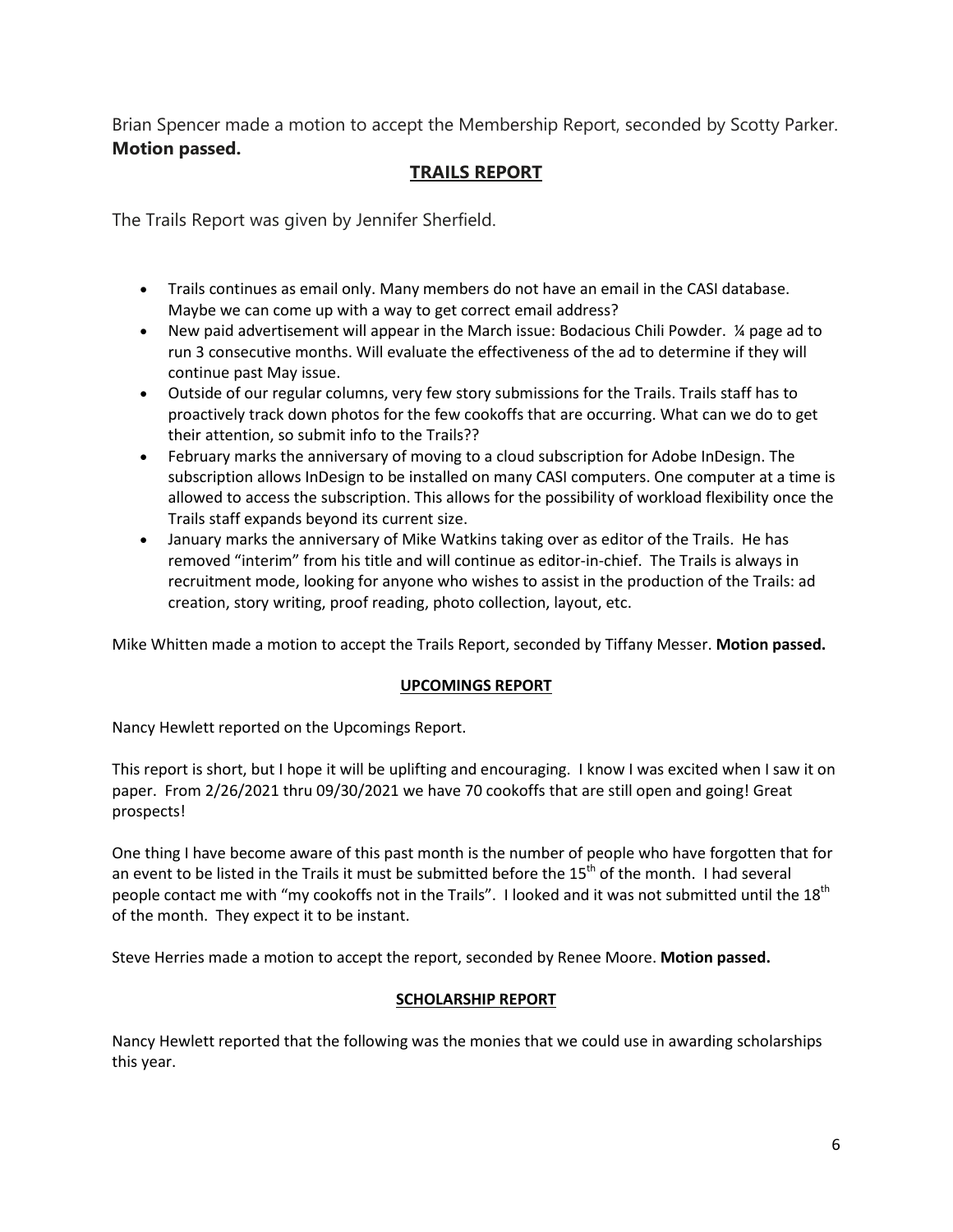\$126, 721 in account

-12, 670 belongs to Penderys.

\$114, 051

31, 500 encumbered

\$82, 551 divided by  $2 = $41,275.50$  available

Nancy Hewlett made a motion to grant \$20,000 for scholarships this year, seconded by Steve Herries. Kris Hudspeth said that we had \$41,000 in scholarship monies that could be granted and we discussed in workshop that we were only going to approve \$20,000 this year. Part of the justification behind that is so we do not outpace the money in the scholarship program. Not having Friday events last year (2020) impacted our scholarship fund with the loss of about \$8500 to \$9000 and he believes it is prudent for the Board in future years to adopt the same philosophy of not awarding the full available scholarships just so we can stay so that this program continues to stay. This scholarship program is one of the biggest crown jewels that CASI has. **Motion passed.** 

### **FRIENDS OF CASI REPORT**

Nancy Hewlett reported on the Friends of CASI.

Cindy Noe has agreed to stay on the committee with Tiffany Messer, Jennifer Sherfield, and me. She will bring valuable experience as we bring Tiffany and Jennifer on board.

We will send out our thank you cards in May and start our planning for our FOC month. With things looking like they are picking up, I am in hopes that people are ready to jump back on the FOC wagon.

Renee Moore made a motion to accept the Friends of CASI report, seconded by Steve Herries. **Motion passed.**

### **NEW BUSINESS**

Kris Hudspeth made a motion to use the surplus 2020 Ranch monies to fund the taxes, phone, and electricity for 2021 and release the full \$7200 for ranch maintenance and repairs, seconded by Scotty Parker. **Motion passed.**

Kris Hudspeth made a motion to purchase 35 chairs and backs, seconded by Keith Karaff. **Motion passed.**

Kris Hudspeth made a motion to authorize Kris Hudspeth to offer up to \$3500 for the band to play, seconded by Tiffany Messer. **Motion passed.** 

Kris Hudspeth asked Steve Herries to reach out to Patrick to find out about possible damage by ice storm.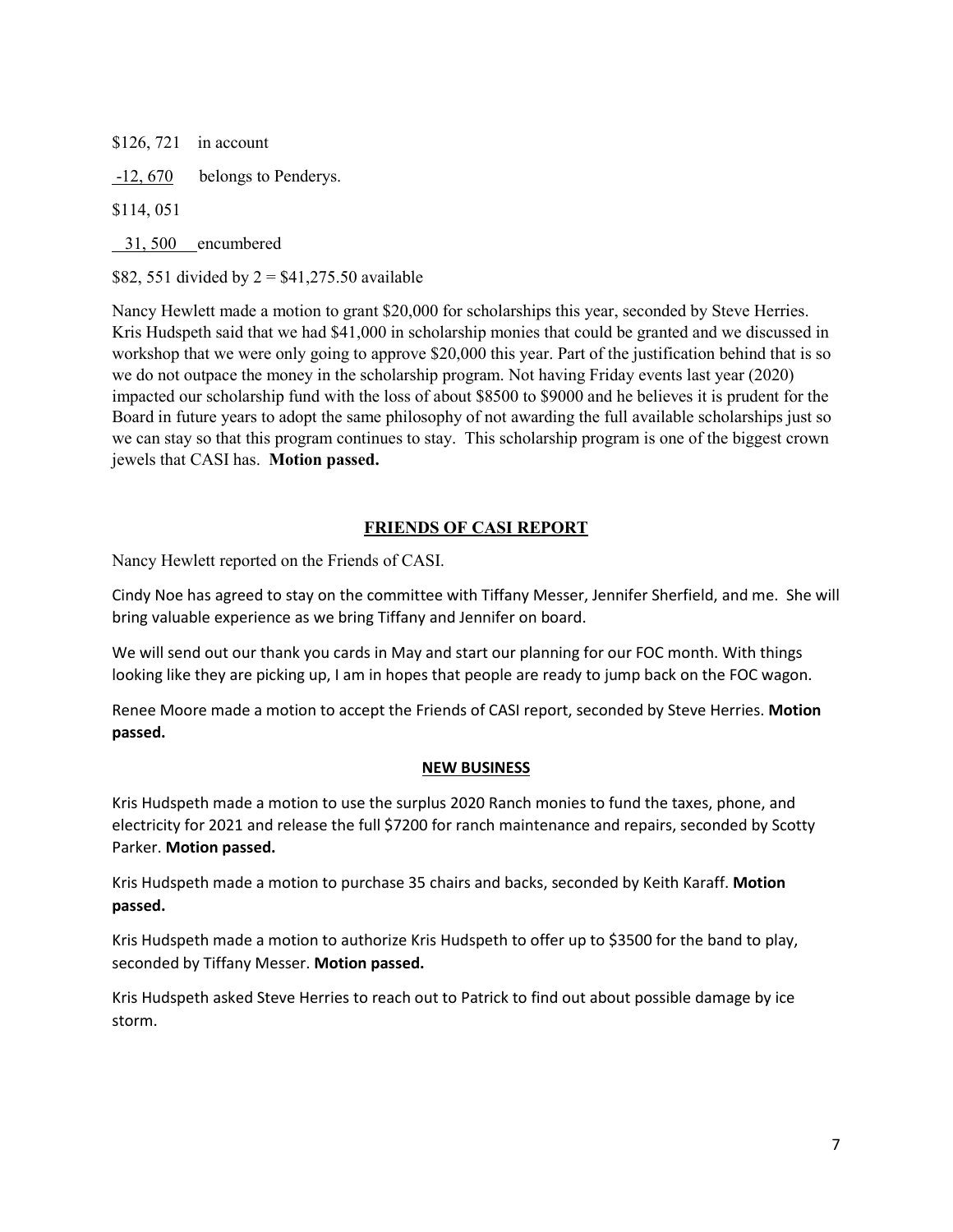Keith Karaff made a motion to present the community checks on stage on Saturday, seconded by Renee Moore. Motion was withdrawn.

Keith Karaff announced that our next Board meeting was to be determined with a tentative date of July  $10^{th}$  and July  $11^{th}$ .

Renee Moore made a motion to adjourn, seconded Brian Spencer. **Motion passed.**

Respectfully submitted,

Nancy Hewlett, Secretary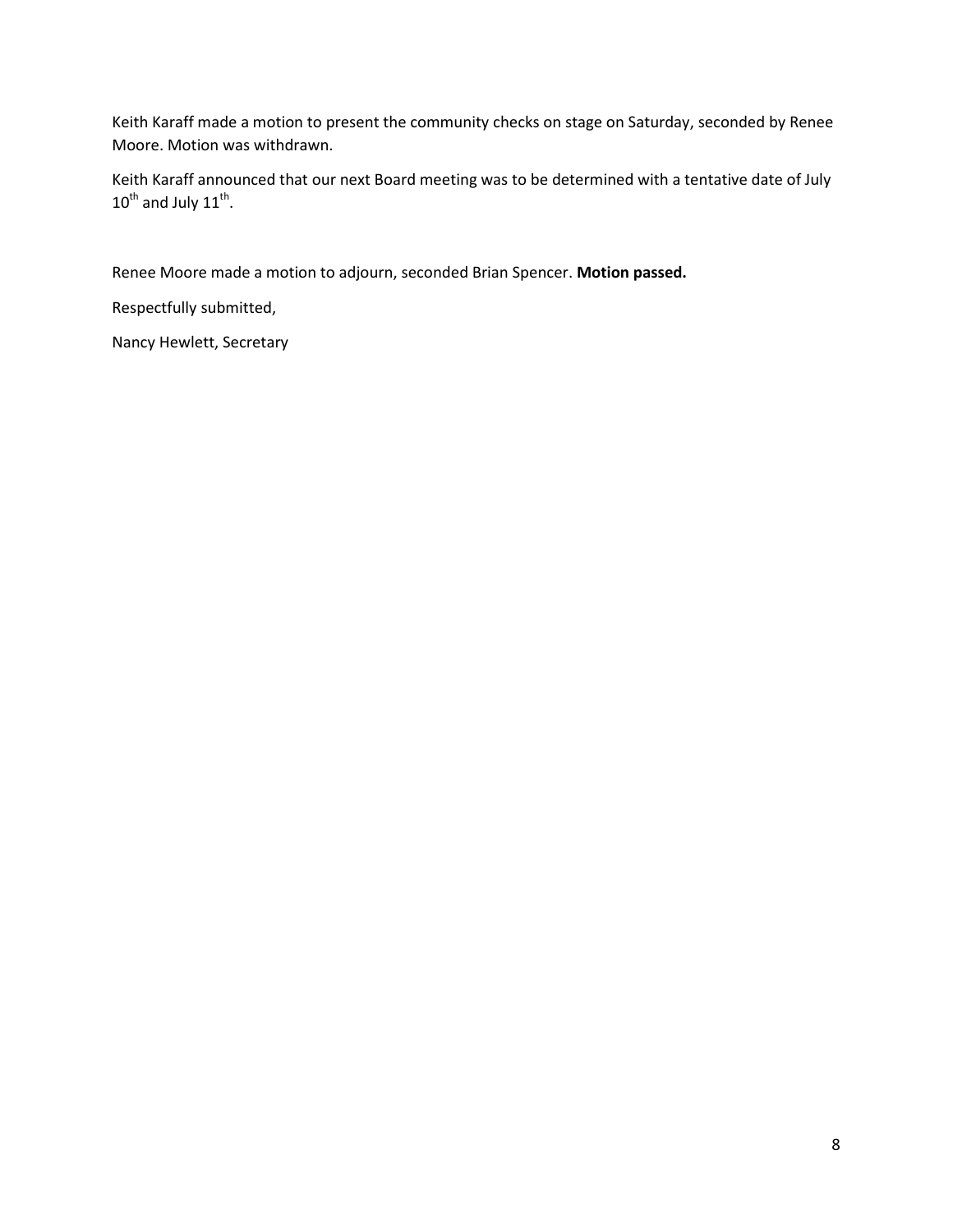## STATEMENT OF FINANCIAL POSITION

As of December 31, 2020

|                                           |                    | <b>TOTAL</b>            |               |           |
|-------------------------------------------|--------------------|-------------------------|---------------|-----------|
|                                           | AS OF DEC 31, 2020 | AS OF DEC 31, 2019 (PY) | CHANGE        | % CHANGE  |
| <b>ASSETS</b>                             |                    |                         |               |           |
| <b>Current Assets</b>                     |                    |                         |               |           |
| <b>Bank Accounts</b>                      |                    |                         |               |           |
| 100000 Cash in Banks                      |                    |                         |               |           |
| 100100 Ranch Property Self-Insurance Fund | 31,000.38          | 27,000.38               | 4,000.00      | 14.81%    |
| 100101 West Texas National Bank MMA       | 10,000.30          | 10,000.30               | 0.00          | 0.00%     |
| 100111 Regions Scholarship Fund           | 126,148.24         | 129,379.44              | $-3,231.20$   | $-2.50%$  |
| 100112 Money Market - LMIF                | 103,307.69         | 102,699.33              | 608.36        | 0.59%     |
| 100113 Regions Main Checking              | 118,223.05         | 115,803.32              | 2,419.73      | 2.09%     |
| Total 100000 Cash in Banks                | 388,679.66         | 384,882.77              | 3,796.89      | 0.99%     |
| 102000 Cash on Hand - TICC                | 0.00               | 0.00                    | 0.00          |           |
| <b>Total Bank Accounts</b>                | \$388,679.66       | \$384,882.77            | \$3,796.89    | 0.99%     |
| <b>Other Current Assets</b>               |                    |                         |               |           |
| 102100 TICC Cash Banks                    | 0.00               | 0.00                    | 0.00          |           |
| 102110 TICC Main Bank                     | 0.00               | 0.00                    | 0.00          |           |
| Total 102100 TICC Cash Banks              | 0.00               | 0.00                    | 0.00          |           |
| 103000 Undeposited Funds                  | 0.00               | 0.00                    | 0.00          |           |
| <b>Uncategorized Asset</b>                | 0.00               |                         | 0.00          |           |
| <b>Total Other Current Assets</b>         | \$0.00             | \$0.00                  | \$0.00        | 0.00%     |
| <b>Total Current Assets</b>               | \$388,679.66       | \$384,882.77            | \$3,796.89    | 0.99%     |
| <b>Fixed Assets</b>                       |                    |                         |               |           |
| 110209 Net Office Equipment               |                    |                         |               |           |
| 110200 Office Equipment                   | 17,642.67          | 17,642.67               | 0.00          | 0.00%     |
| 110205 Accumulated Depreciation Off Eq    | $-17,642.67$       | $-17,522.26$            | $-120.41$     | $-0.69%$  |
| Total 110209 Net Office Equipment         | 0.00               | 120.41                  | $-120.41$     | -100.00%  |
| 110219 Net Ice Merchandiser               |                    |                         |               |           |
| 110210 Ice Merchandiser                   | 2,574.68           | 2,574.68                | 0.00          | 0.00%     |
| 110215 Accum Depr - Ice Merchandiser      | $-2,460.10$        | $-2,230.31$             | $-229.79$     | $-10.30%$ |
| Total 110219 Net Ice Merchandiser         | 114.58             | 344.37                  | $-229.79$     | $-66.73%$ |
| 110239 Net Sign & Plaque                  |                    |                         |               |           |
| 110230 Sign & Plaque                      | 8,917.03           | 8,917.03                | 0.00          | 0.00%     |
| 110235 Accumulated Depr - Sign & Plaq     | $-8,649.14$        | $-8,542.00$             | $-107.14$     | $-1.25%$  |
| Total 110239 Net Sign & Plaque            | 267.89             | 375.03                  | $-107.14$     | $-28.57%$ |
| 110319 Net Land & Buildings               |                    |                         |               |           |
| 110300 Land                               | 39,968.00          | 39,968.00               | 0.00          | 0.00%     |
| 110303 Land Improvements                  | 71,847.00          | 71,847.00               | 0.00          | 0.00%     |
| 110310 Buildings                          | 204,561.42         | 204,561.42              | 0.00          | 0.00%     |
| 110315 Accumulated Depr - Bldgs           | $-112,356.16$      | $-106, 190.87$          | $-6,165.29$   | $-5.81%$  |
| Total 110319 Net Land & Buildings         | 204,020.26         | 210,185.55              | $-6,165.29$   | $-2.93%$  |
| <b>Total Fixed Assets</b>                 | \$204,402.73       | \$211,025.36            | $$ -6,622.63$ | 3.14%     |

Other Assets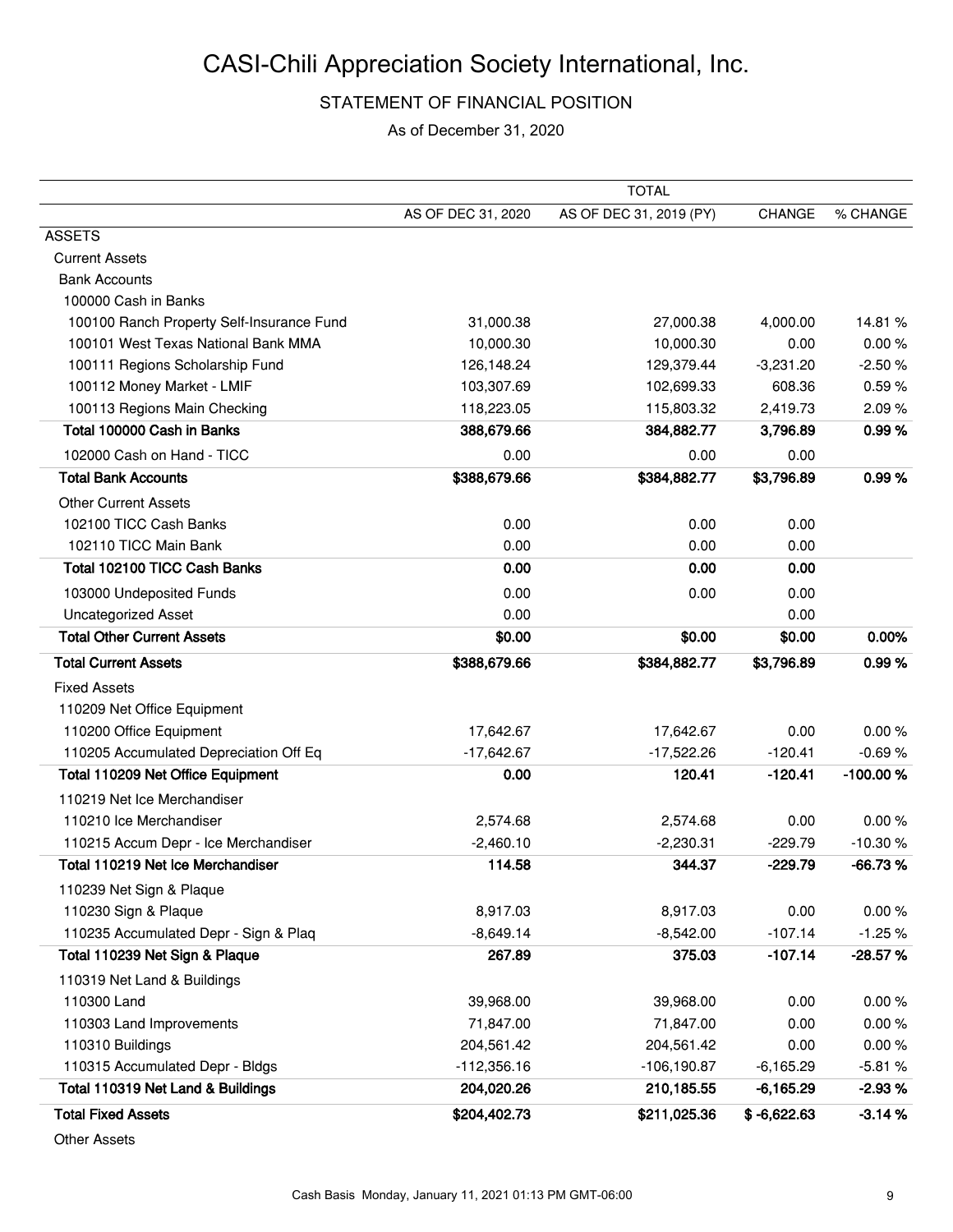## STATEMENT OF ACTIVITY

January - December 2020

|                                                  |                       | <b>TOTAL</b>        |               |            |
|--------------------------------------------------|-----------------------|---------------------|---------------|------------|
|                                                  | <b>JAN - DEC 2020</b> | JAN - DEC 2019 (PY) | <b>CHANGE</b> | % CHANGE   |
| Revenue                                          |                       |                     |               |            |
| 300-000 TICC Revenues                            |                       |                     |               |            |
| 300-100 Scholarship Related Events               |                       | 8,687.00            | $-8,687.00$   | $-100.00%$ |
| 300-120 Mobile Ice - Taxable Sales               |                       | 185.00              | $-185.00$     | $-100.00%$ |
| 300-130 Main Bar - Taxable Sales                 | 320.00                | 6,542.00            | $-6,222.00$   | $-95.11%$  |
| 300-132 Wine Sales - Pre-Ordered - Taxable Sales |                       | 3,916.00            | $-3,916.00$   | $-100.00%$ |
| 300-135 KF Bar - Taxable Sales                   | 330.00                | 9,111.44            | $-8,781.44$   | -96.38%    |
| 300-140 Vendor Fees                              |                       | 1,100.00            | $-1,100.00$   | $-100.00%$ |
| 300-150 Gate Admissions - Taxable Sales          |                       | 32,570.00           | $-32,570.00$  | $-100.00%$ |
| 300-170 Main Store - Taxable Sales               | 1,413.60              | 15,872.60           | $-14,459.00$  | $-91.09%$  |
| 300-175 KF Store - Taxable Sales                 | 185.00                | 11,534.00           | $-11,349.00$  | -98.40%    |
| 300-180 TICC Underwriting Revenues               | 8,501.05              | 21,914.87           | $-13,413.82$  | $-61.21%$  |
| 300-190 Miscellaneous Income                     | 200.00                | 722.00              | $-522.00$     | $-72.30%$  |
| Total 300-000 TICC Revenues                      | 10,949.65             | 112,154.91          | $-101,205.26$ | $-90.24%$  |
| 310-000 Membership                               |                       |                     |               |            |
| 310-200 Annual Membership Dues                   | 12,272.48             | 16,004.00           | $-3,731.52$   | $-23.32%$  |
| 310-205 Corporate Membership Dues                | 1,625.00              | 875.00              | 750.00        | 85.71%     |
| 310-210 Life Membership Dues                     | 850.00                | 2,125.00            | $-1,275.00$   | $-60.00%$  |
| Total 310-000 Membership                         | 14,747.48             | 19,004.00           | $-4,256.52$   | $-22.40%$  |
| 320-000 Sponsorhips                              |                       | 0.00                | 0.00          |            |
| 320-001 Sponsorships - Gross                     |                       |                     |               |            |
| 320-312 Southeastern Mills, Inc.                 |                       | 13,000.00           | $-13,000.00$  | $-100.00%$ |
| 320-313 Brewster County Tourism Council          |                       | 5,000.00            | $-5,000.00$   | $-100.00%$ |
| 320-320 Statewide Remodeling                     |                       | 5,000.00            | $-5,000.00$   | $-100.00%$ |
| 320-330 Lajitas Resort                           |                       | 1,000.00            | $-1,000.00$   | $-100.00%$ |
| 320-350 Renfro Foods                             |                       | 6,500.00            | $-6,500.00$   | $-100.00%$ |
| 320-360 Friends of CASI                          | 24,349.00             | 34,308.59           | $-9,959.59$   | $-29.03%$  |
| 320-362 Glazer's                                 |                       | 10,000.00           | $-10,000.00$  | $-100.00%$ |
| 320-390 Robert Mondavi                           |                       | 2,500.00            | $-2,500.00$   | $-100.00%$ |
| 320-395 XOCHITL INC                              |                       | 500.00              | $-500.00$     | $-100.00%$ |
| 320-401 Choctaw Nation                           |                       | 5,000.00            | $-5,000.00$   | $-100.00%$ |
| 320-500 Purple Haze Jeep Club                    |                       | 1,800.00            | $-1,800.00$   | -100.00%   |
| 320-501 Bolner's Fiesta                          |                       | 11,500.00           | $-11,500.00$  | $-100.00%$ |
| 320-502 Bloody Revolution                        |                       | 300.00              | $-300.00$     | $-100.00%$ |
| Total 320-001 Sponsorships - Gross               | 24,349.00             | 96,408.59           | $-72,059.59$  | $-74.74%$  |
| 320-999 Less Total Sponsor Allowances            |                       |                     |               |            |
| 320-900 Less Sponsor Product Allowances          |                       | $-26,500.00$        | 26,500.00     | 100.00%    |
| 320-920 Less Sponsor Service Allowances          |                       | $-4,000.00$         | 4,000.00      | 100.00%    |
| 320-930 Less Sponsor TICC Event                  | $-8,501.05$           | $-21,914.87$        | 13,413.82     | 61.21 %    |
| Total 320-999 Less Total Sponsor Allowances      | $-8,501.05$           | $-52,414.87$        | 43,913.82     | 83.78%     |
| Total 320-000 Sponsorhips                        | 15,847.95             | 43,993.72           | $-28,145.77$  | $-63.98%$  |
| $220.000$ Tarks and Trails                       |                       |                     |               |            |

330-000 Terlingua Trails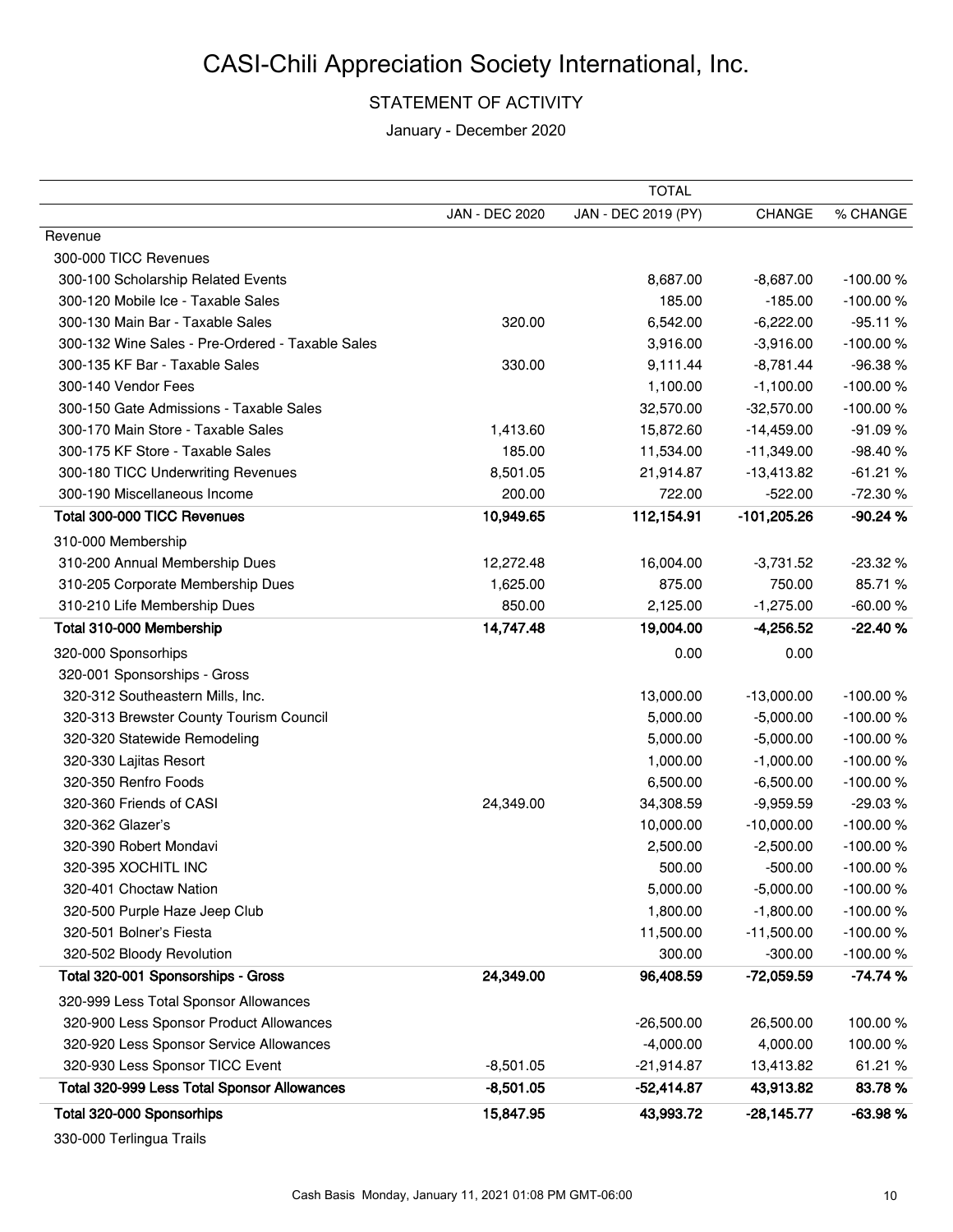## STATEMENT OF ACTIVITY

January - December 2020

|                                            |                | <b>TOTAL</b>        |                 |            |
|--------------------------------------------|----------------|---------------------|-----------------|------------|
|                                            | JAN - DEC 2020 | JAN - DEC 2019 (PY) | CHANGE          | % CHANGE   |
| 330-400 Advertisements                     |                | 550.00              | $-550.00$       | $-100.00%$ |
| Total 330-000 Terlingua Trails             |                | 550.00              | $-550.00$       | -100.00%   |
| 340-000 Miscellaneous Income               |                |                     |                 |            |
| 340-500 Cooking for CASI                   | 2,684.00       | 7,512.50            | $-4,828.50$     | $-64.27%$  |
| 340-501 Royalties Revenue                  | 9,538.56       | 10,331.28           | $-792.72$       | $-7.67%$   |
| 340-515 Online Store                       | 39.00          | 88.00               | $-49.00$        | -55.68%    |
| 340-520 Old 320 Income                     |                | 800.00              | $-800.00$       | $-100.00%$ |
| 340-525 Cell Tower Lease Payments          | 6,600.00       | 7,200.00            | $-600.00$       | $-8.33%$   |
| 340-535 GPM admin fee                      | 1,330.00       | 1,311.00            | 19.00           | 1.45%      |
| 340-580 TICC Memorial Board Donations      |                | 325.00              | $-325.00$       | $-100.00%$ |
| 340-585 General Fund Donations             | 6,766.25       | 1,186.30            | 5,579.95        | 470.37%    |
| 340-586 AmazonSmile                        | 505.61         | 168.37              | 337.24          | 200.30%    |
| 340-590 Miscellaneous                      | 0.00           | 200.00              | $-200.00$       | $-100.00%$ |
| 340-591 Memorial Wall Contributions        | 125.00         | 200.00              | $-75.00$        | $-37.50%$  |
| Total 340-000 Miscellaneous Income         | 27,588.42      | 29,322.45           | $-1,734.03$     | $-5.91%$   |
| 355-000 Cookoff Fees                       |                |                     |                 |            |
| 355-100 CLIF Premium per Cook \$2          | 8,046.00       | 21,372.00           | $-13,326.00$    | $-62.35%$  |
| 355-200 GP Meeting Cook's Charge \$1       | 4,023.00       | 10,686.00           | $-6,663.00$     | $-62.35%$  |
| 355-300 Registration Fee - \$25            | 3,300.00       | 9,725.00            | $-6,425.00$     | $-66.07%$  |
| 355-400 Sanctioning Fee per Cook \$1       | 4,023.00       | 10,686.00           | $-6,663.00$     | $-62.35%$  |
| Total 355-000 Cookoff Fees                 | 19,392.00      | 52,469.00           | $-33,077.00$    | $-63.04%$  |
| 370-000 CASI Scholarship Fund Income       |                |                     |                 |            |
| 370-100 Scholarship Donations              | 13,701.02      | 10,835.00           | 2,866.02        | 26.45%     |
| Total 370-000 CASI Scholarship Fund Income | 13,701.02      | 10,835.00           | 2,866.02        | 26.45%     |
| 390-000 Interest Income                    | 183.36         | 164.97              | 18.39           | 11.15%     |
| <b>Total Revenue</b>                       | \$102,409.88   | \$268,494.05        | $$ -166,084.17$ | $-61.86%$  |
|                                            |                |                     |                 |            |
| <b>GROSS PROFIT</b>                        | \$102,409.88   | \$268,494.05        | $$ -166,084.17$ | $-61.86%$  |
| Expenditures                               |                |                     |                 |            |
| 400-000 TICC Expenses                      |                |                     |                 |            |
| 400-100 Band & Sound System                | 2,500.00       | 9,000.00            | $-6,500.00$     | $-72.22%$  |
| 400-105 Scholarship Day Expenses & Payouts |                | 9,105.00            | $-9,105.00$     | $-100.00%$ |
| 400-109 Bar Expenses - Main                |                | 8,555.17            | $-8,555.17$     | $-100.00%$ |
| 400-110 Bar Expenses - KF                  |                | 8,405.57            | $-8,405.57$     | $-100.00%$ |
| 400-113 Wine - Pre-Sales                   |                | 5,254.91            | $-5,254.91$     | $-100.00%$ |
| 400-130 Gate Expenses                      |                | 612.21              | $-612.21$       | $-100.00%$ |
| 400-140 Mobile Ice Sales - Taxable         |                | 200.00              | $-200.00$       | $-100.00%$ |
| 400-145 TICC Jackets                       | 379.80         | 1,631.97            | $-1,252.17$     | $-76.73%$  |
| 400-150 Judging Supplies                   | 305.76         | 1,516.09            | $-1,210.33$     | -79.83%    |
| 400-160 Licenses                           |                | 1,424.00            | $-1,424.00$     | $-100.00%$ |
| 400-170 Name Tags                          |                | 256.80              | $-256.80$       | $-100.00%$ |
| 400-180 Officials & Contestants Shirts     | 30.25          | 9,405.15            | $-9,374.90$     | -99.68%    |
| 400-190 Posters & Bannners                 |                | 1,119.95            | $-1,119.95$     | $-100.00%$ |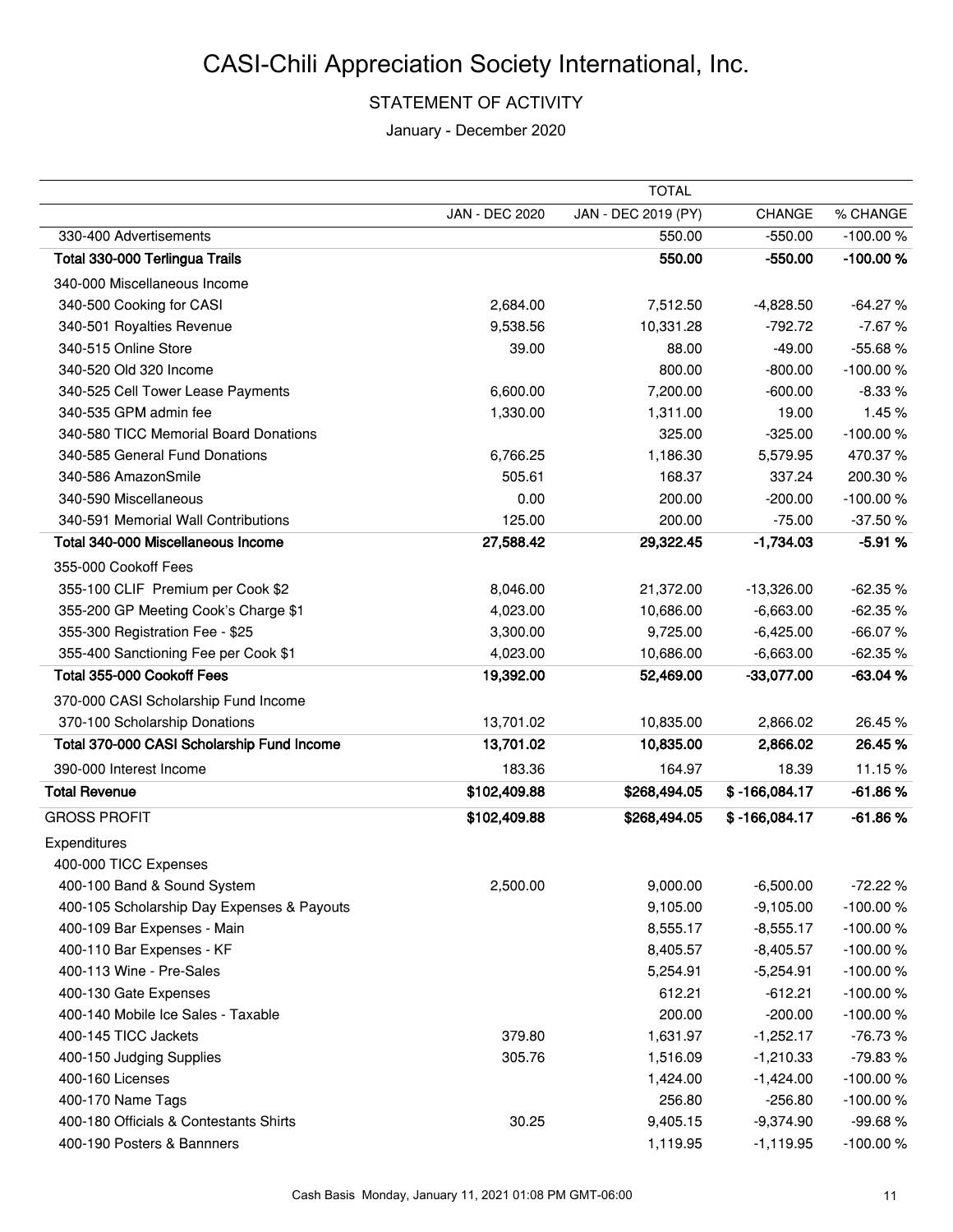## STATEMENT OF ACTIVITY

January - December 2020

|                                                |                | <b>TOTAL</b>        |              |            |
|------------------------------------------------|----------------|---------------------|--------------|------------|
|                                                | JAN - DEC 2020 | JAN - DEC 2019 (PY) | CHANGE       | % CHANGE   |
| 400-195 Radios                                 |                | 1,475.00            | $-1,475.00$  | $-100.00%$ |
| 400-200 Security                               |                | 1,800.00            | $-1,800.00$  | -100.00%   |
| 400-210 Store Expenses - Main                  |                | 11,655.40           | $-11,655.40$ | $-100.00%$ |
| 400-211 Store Expenses - KF                    |                | 7,420.80            | $-7,420.80$  | -100.00%   |
| 400-215 Sales Tax Expense                      | 185.42         | 6,544.92            | $-6,359.50$  | $-97.17%$  |
| 400-217 Sponsor Appreciation                   | 1,057.00       | 3,276.70            | $-2,219.70$  | $-67.74%$  |
| 400-220 Site Maintenance                       |                | 23,255.00           | $-23,255.00$ | $-100.00%$ |
| 400-221 Site Cleanup Expense                   |                | 2,800.00            | $-2,800.00$  | $-100.00%$ |
| 400-225 Trophy/Stove Purchase/Donations        | 7,564.00       | 9,751.42            | $-2,187.42$  | $-22.43%$  |
| 400-242 Tuesday CCO Expenses                   |                | 125.00              | $-125.00$    | $-100.00%$ |
| 400-299 Miscellaneous Exp                      |                | 749.16              | $-749.16$    | $-100.00%$ |
| Total 400-000 TICC Expenses                    | 12,022.23      | 125,340.22          | -113,317.99  | $-90.41%$  |
| 410-000 Terlingua Trails Expenses              |                |                     |              |            |
| 410-300 KDT - Printing Costs                   | 3,200.00       | 10,900.00           | $-7,700.00$  | $-70.64%$  |
| 410-305 KDT - Parcel Post                      | 490.50         | 2,397.59            | $-1,907.09$  | -79.54 %   |
| 410-310 KDT - Bulk Mail                        | 2,221.98       | 7,058.81            | $-4,836.83$  | $-68.52%$  |
| 410-330 Editor Computer Related Expense        | 194.39         |                     | 194.39       |            |
| 410-340 Editor Supplies                        | 127.79         |                     | 127.79       |            |
| 410-955 Editor Miscellaneous Expense           | 134.61         |                     | 134.61       |            |
| <b>Total 410-000 Terlingua Trails Expenses</b> | 6,369.27       | 20,356.40           | $-13,987.13$ | $-68.71%$  |
| 420-300 Depreciation                           |                |                     |              |            |
| 420-355 Depreciation - Signs and Plaque        | 107.14         | 149.97              | $-42.83$     | -28.56 %   |
| 420-365 Depreciation - Buildings               | 6,165.29       | 6,164.58            | 0.71         | 0.01%      |
| 420-375 Depreciation - Office Equipment        | 120.74         | 241.78              | $-121.04$    | -50.06%    |
| 420-385 Depreciation - Ice Merchandiser        | 229.79         | 229.51              | 0.28         | 0.12%      |
| Total 420-300 Depreciation                     | 6,622.96       | 6,785.84            | $-162.88$    | $-2.40%$   |
| 430-000 IT Expenses                            |                |                     |              |            |
| 430-100 Recurring IT Expenses                  | 5,078.12       | 5,976.72            | $-898.60$    | $-15.04%$  |
| Total 430-000 IT Expenses                      | 5,078.12       | 5,976.72            | $-898.60$    | $-15.04%$  |
| 440-000 Chilicity Expenses                     |                |                     |              |            |
| 440-505 Chilicity Expenses                     |                | 3,719.65            | $-3,719.65$  | -100.00%   |
| Total 440-000 Chilicity Expenses               |                | 3,719.65            | $-3,719.65$  | -100.00%   |
| 450-000 CASI Director Expenses                 |                |                     |              |            |
| 450-579 Treasurer Expenses                     | 1,451.60       | 1,462.92            | $-11.32$     | $-0.77%$   |
| 450-589 Executive Director Expenses            |                | 76.50               | $-76.50$     | $-100.00%$ |
| 450-599 All Other Directors Expenses           | 2,327.20       | 4,611.64            | $-2,284.44$  | -49.54 %   |
| <b>Total 450-000 CASI Director Expenses</b>    | 3,778.80       | 6,151.06            | $-2,372.26$  | $-38.57%$  |
| 460-000 Membership Expenses                    |                |                     |              |            |
| 460-600 Membership Expenses                    | 848.66         | 718.10              | 130.56       | 18.18%     |
| Total 460-000 Membership Expenses              | 848.66         | 718.10              | 130.56       | 18.18%     |
|                                                |                |                     |              |            |

470-000 Rancho CASI de Los Chisos Exp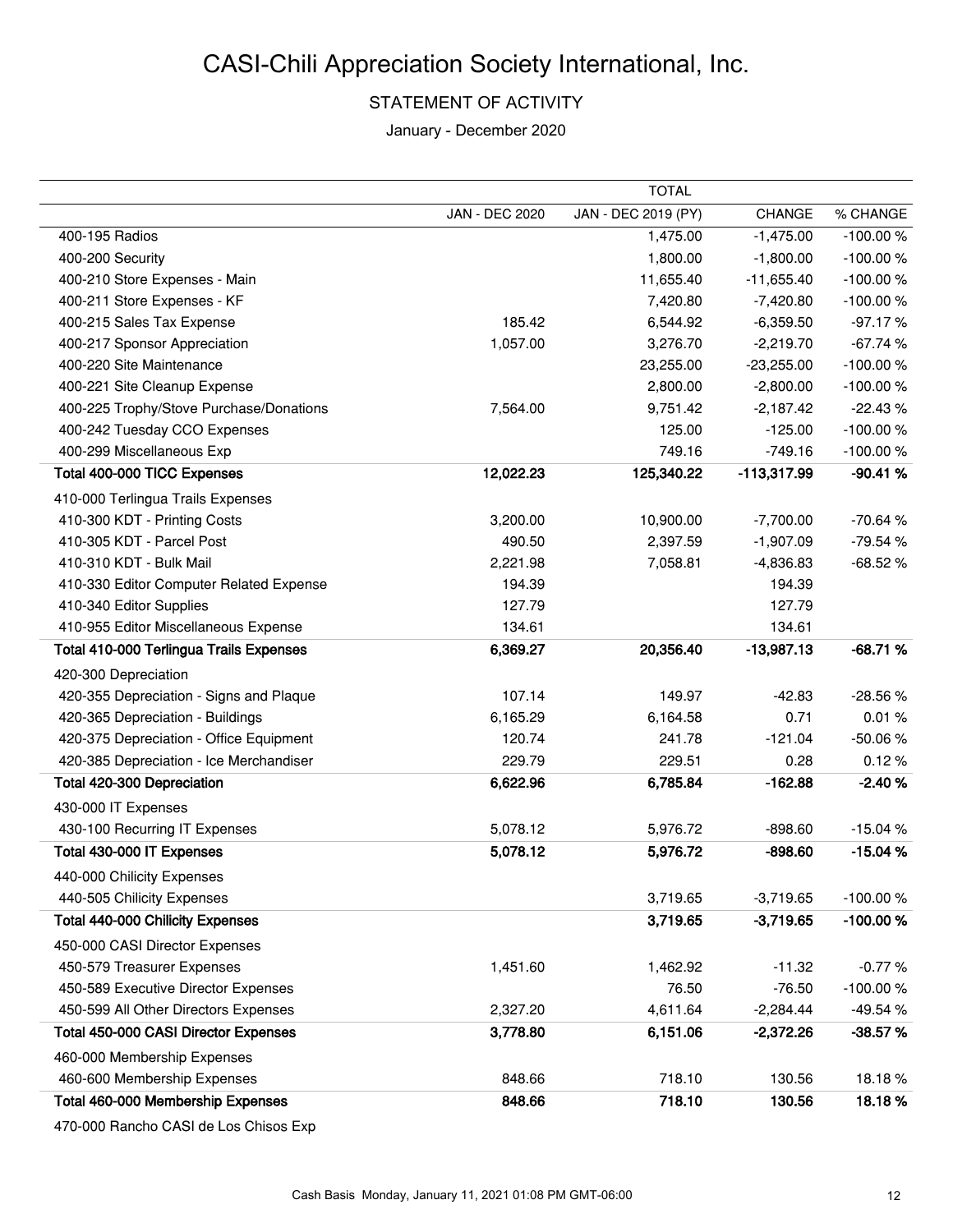## STATEMENT OF ACTIVITY

January - December 2020

|                                              |                | <b>TOTAL</b>        |                 |            |
|----------------------------------------------|----------------|---------------------|-----------------|------------|
|                                              | JAN - DEC 2020 | JAN - DEC 2019 (PY) | CHANGE          | % CHANGE   |
| 470-700 Ranch Expenses                       | 4,919.06       | 17,625.28           | $-12,706.22$    | $-72.09%$  |
| 470-703 Ranch Non-Depreciated Equipment      |                | 500.00              | $-500.00$       | $-100.00%$ |
| Total 470-000 Rancho CASI de Los Chisos Exp  | 4,919.06       | 18,125.28           | $-13,206.22$    | $-72.86%$  |
| 475-000 Scholarship Administrative Exp       |                |                     |                 |            |
| 475-100 Scholarship Administrator Expenses   | 274.22         | 1,148.94            | $-874.72$       | $-76.13%$  |
| Total 475-000 Scholarship Administrative Exp | 274.22         | 1,148.94            | $-874.72$       | $-76.13%$  |
| 480-000 Tallymaster Expenses                 |                |                     |                 |            |
| 480-770 Tally PayPal Expenses                |                | 442.94              | $-442.94$       | $-100.00%$ |
| <b>Total 480-000 Tallymaster Expenses</b>    |                | 442.94              | $-442.94$       | $-100.00%$ |
| 490-000 Rules & Sanctioning Expenses         |                |                     |                 |            |
| 490-750 Rules & Sanctioning Expenses         | 426.59         | 681.16              | $-254.57$       | $-37.37%$  |
| Total 490-000 Rules & Sanctioning Expenses   | 426.59         | 681.16              | $-254.57$       | $-37.37%$  |
| 495-000 Miscellaneous Expenses               |                |                     |                 |            |
| 495-905 Bank Charges                         | 36.00          | 123.00              | $-87.00$        | $-70.73%$  |
| 495-914 Bolner's Fiesta Llcense Expenses     | 50.00          | 50.00               | 0.00            | 0.00%      |
| 495-915 Online Store                         | 73.16          |                     | 73.16           |            |
| 495-920 Picnic Time Expenses & Income        | 0.00           | 0.00                | 0.00            |            |
| 495-925 Legal & Other Expense                | 1,651.00       | 589.38              | 1,061.62        | 180.12%    |
| 495-930 Old 320 Expenses                     |                | 9.40                | $-9.40$         | $-100.00%$ |
| 495-945 NSF Checks                           | 0.00           | 0.00                | 0.00            |            |
| 495-956 TICC Memorial Board Expense          |                | 136.44              | $-136.44$       | $-100.00%$ |
| 495-960 Sponsorship Expenses                 |                | 286.00              | $-286.00$       | $-100.00%$ |
| 495-995 Miscelleneous Expense                | 0.00           | 68.29               | $-68.29$        | $-100.00%$ |
| <b>Total 495-000 Miscellaneous Expenses</b>  | 1,810.16       | 1,262.51            | 547.65          | 43.38%     |
| 600-000 GP Meeting Expense                   |                |                     |                 |            |
| 600-110 Beer, Wine, other Hosp Suite         | $-127.30$      | 1,711.25            | $-1,838.55$     | $-107.44%$ |
| 600-111 Hotel-Audio or Visual rental         | 7,874.00       |                     | 7,874.00        |            |
| 600-112 Hotel-Guest rooms                    |                | 1,133.67            | $-1,133.67$     | $-100.00%$ |
| 600-113 Hotel-Food and Beverage              | 2,153.38       | 12,700.58           | $-10,547.20$    | $-83.05%$  |
| Total 600-000 GP Meeting Expense             | 9,900.08       | 15,545.50           | $-5,645.42$     | $-36.32%$  |
| 700-000 CLIF Expenses                        |                |                     |                 |            |
| 700-100 General Liability                    | 11,589.11      | 11,807.25           | $-218.14$       | $-1.85%$   |
| 700-140 Directors & Officers Insurance       | 1,410.00       | 1,410.00            | 0.00            | 0.00%      |
| 700-160 Volunteers Insurance                 | 549.76         | 530.55              | 19.21           | 3.62%      |
| 700-220 Umbrella                             | 8,353.80       | 7,966.35            | 387.45          | 4.86%      |
| Total 700-000 CLIF Expenses                  | 21,902.67      | 21,714.15           | 188.52          | 0.87%      |
| <b>Total Expenditures</b>                    | \$73,952.82    | \$227,968.47        | $$ -154,015.65$ | $-67.56%$  |
| NET OPERATING REVENUE                        | \$28,457.06    | \$40,525.58         | $$ -12,068.52$  | $-29.78%$  |
| <b>Other Revenue</b>                         |                |                     |                 |            |
| 890-000 Transfers between funds              |                |                     |                 |            |
| 890-100 Paying Fund                          | $-923.08$      | $-42,960.84$        | 42,037.76       | 97.85%     |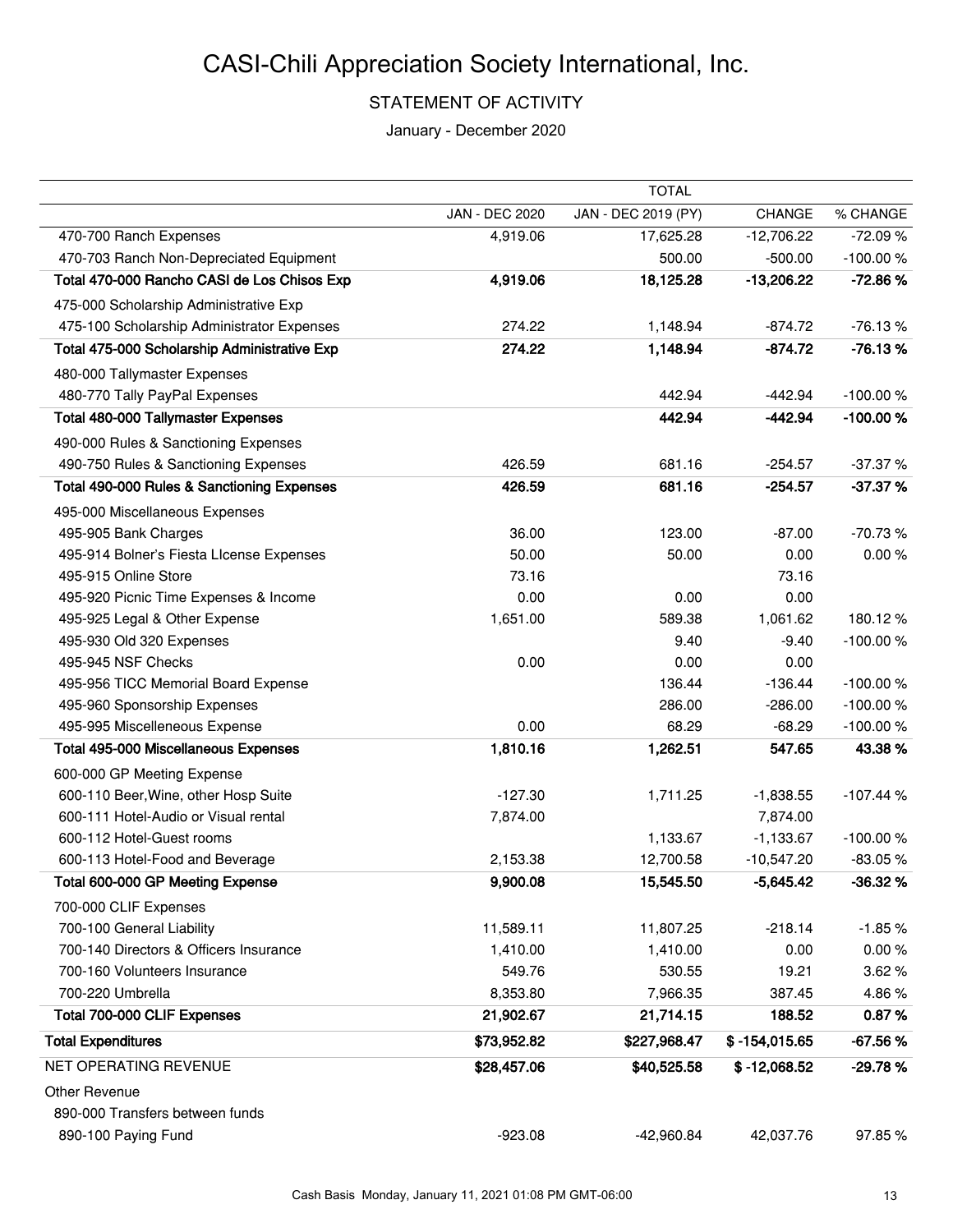## STATEMENT OF ACTIVITY

January - December 2020

|                                         |                       | <b>TOTAL</b>        |                |            |
|-----------------------------------------|-----------------------|---------------------|----------------|------------|
|                                         | <b>JAN - DEC 2020</b> | JAN - DEC 2019 (PY) | <b>CHANGE</b>  | % CHANGE   |
| 890-200 Receiving Fund                  | 923.08                | 42,960.84           | $-42,037.76$   | -97.85%    |
| Total 890-000 Transfers between funds   | 0.00                  | 0.00                | 0.00           |            |
| <b>Total Other Revenue</b>              | \$0.00                | \$0.00              | \$0.00         | 0.00%      |
| <b>Other Expenditures</b>               |                       |                     |                |            |
| 900-000 Charitable Contributions        |                       |                     |                |            |
| 900-100 Sul Ross Rodeo Club             | 2,000.00              | 2,000.00            | 0.00           | 0.00%      |
| 900-105 Brewster County                 | 4,000.00              | 4,000.00            | 0.00           | 0.00%      |
| 900-115 Terlingua EMS & VFD             | 5,000.00              | 5,000.00            | 0.00           | 0.00%      |
| 900-125 Terlingua School                | 3,600.00              | 2.000.00            | 1,600.00       | 80.00%     |
| 900-130 Terlingua Area Matching Program | 2,000.00              | 2,000.00            | 0.00           | 0.00%      |
| 900-140 Terlingua Chamber of Commerce   | 100.00                |                     | 100.00         |            |
| 900-199 Donations Special               |                       | 100.00              | $-100.00$      | $-100.00%$ |
| Total 900-000 Charitable Contributions  | 16,700.00             | 15,100.00           | 1,600.00       | 10.60%     |
| 950-000 CASI Scholarships               |                       |                     |                |            |
| 950-100 CASI Scholarship Program        | 18,000.00             | 15,500.00           | 2,500.00       | 16.13%     |
| 950-140 CASI Scholarship - Penderey's   | 300.00                | 900.00              | $-600.00$      | $-66.67%$  |
| 950-150 CASI/Tex Schofield Scholarship  | 3.000.00              | 4.000.00            | $-1.000.00$    | $-25.00%$  |
| 950-160 CASI/Ancira FoC Scholarship     | 3,500.00              | 3,000.00            | 500.00         | 16.67%     |
| Total 950-000 CASI Scholarships         | 24,800.00             | 23,400.00           | 1,400.00       | 5.98%      |
| <b>Total Other Expenditures</b>         | \$41,500.00           | \$38,500.00         | \$3,000.00     | 7.79%      |
| <b>NET OTHER REVENUE</b>                | $$ -41,500.00$        | $$ -38,500.00$      | $$ -3,000.00$  | $-7.79%$   |
| <b>NET REVENUE</b>                      | $$ -13,042.94$        | \$2,025.58          | $$ -15,068.52$ | $-743.91%$ |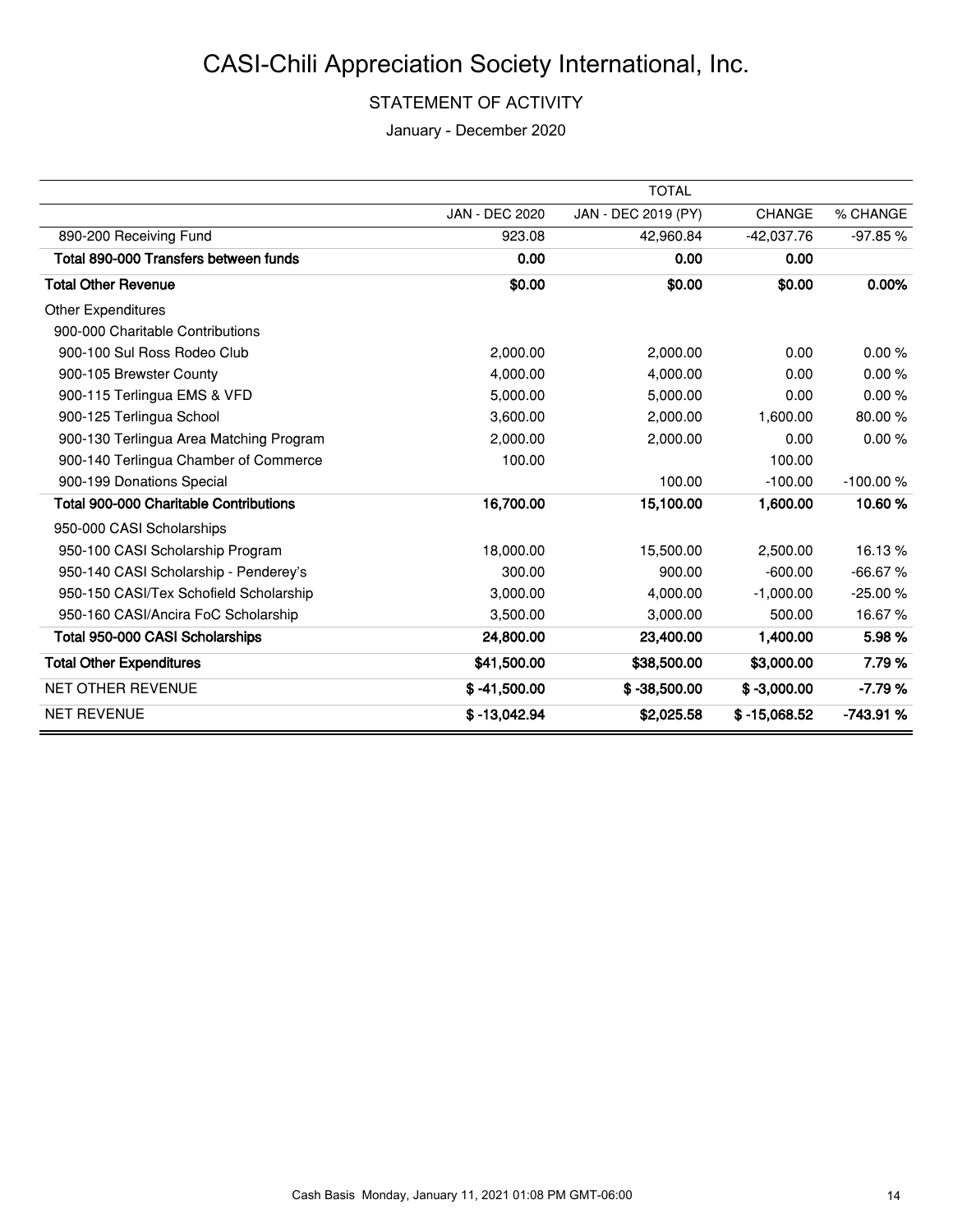## STATEMENT OF FINANCIAL POSITION

As of December 31, 2020

|                                        |                    | <b>TOTAL</b>            |                |            |
|----------------------------------------|--------------------|-------------------------|----------------|------------|
|                                        | AS OF DEC 31, 2020 | AS OF DEC 31, 2019 (PY) | <b>CHANGE</b>  | % CHANGE   |
| 190100 Postage Deposit                 | 1,500.00           | 1,500.00                | 0.00           | 0.00%      |
| 192000 Trademark Fees                  | 3.870.00           | 3.870.00                | 0.00           | 0.00%      |
| <b>Total Other Assets</b>              | \$5,370.00         | \$5,370.00              | \$0.00         | 0.00%      |
| <b>TOTAL ASSETS</b>                    | \$598,452.39       | \$601,278.13            | $$ -2,825.74$  | $-0.47%$   |
| <b>LIABILITIES AND EQUITY</b>          |                    |                         |                |            |
| Liabilities                            |                    |                         |                |            |
| <b>Current Liabilities</b>             |                    |                         |                |            |
| <b>Other Current Liabilities</b>       |                    |                         |                |            |
| 200300 Accrued Liabilities - General   | 10,217.20          |                         | 10,217.20      |            |
| <b>Total Other Current Liabilities</b> | \$10,217.20        | \$0.00                  | \$10,217.20    | 0.00%      |
| <b>Total Current Liabilities</b>       | \$10,217.20        | \$0.00                  | \$10,217.20    | 0.00%      |
| <b>Total Liabilities</b>               | \$10,217.20        | \$0.00                  | \$10,217.20    | 0.00%      |
| Equity                                 |                    |                         |                |            |
| 300000 Opening Balance Equity          | 0.00               | 0.00                    | 0.00           |            |
| 303000 Unrestricted Net Assets         | 0.00               | 0.00                    | 0.00           |            |
| 310000 General Op Fund Balance         | 306,187.84         | 301,868.44              | 4,319.40       | 1.43%      |
| 320000 GP Meeting Fund Balance         | 10,000.00          | 10,000.00               | 0.00           | 0.00%      |
| 330000 Life Member Fund Balance        | 115,574.33         | 113,300.00              | 2,274.33       | 2.01%      |
| 340000 CASI Schol Fund Balance         | 157,815.23         | 161,693.23              | $-3.878.00$    | $-2.40%$   |
| 350000 CASI Liab Ins Fund (CLIF) Bal   | 11,700.73          | 12,390.88               | $-690.15$      | $-5.57%$   |
| Net Revenue                            | $-13,042.94$       | 2,025.58                | $-15,068.52$   | $-743.91%$ |
| <b>Total Equity</b>                    | \$588,235.19       | \$601,278.13            | $$ -13,042.94$ | $-2.17%$   |
| <b>TOTAL LIABILITIES AND EQUITY</b>    | \$598,452.39       | \$601,278.13            | $$ -2.825.74$  | $-0.47%$   |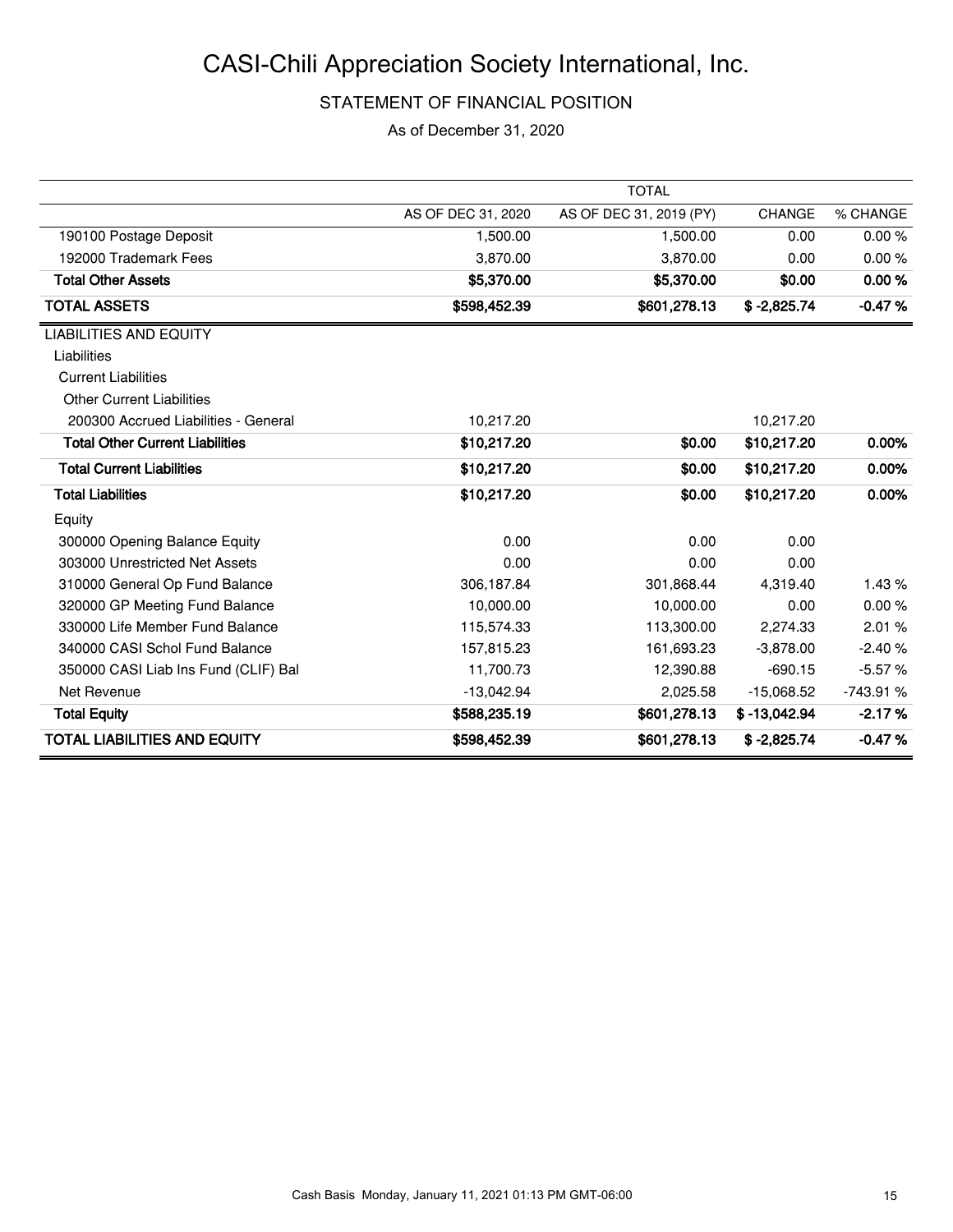|         |         | CASI TICC 2020 vs 2018               |    | 2020<br>2020<br><b>Expenses</b><br>Revenues |     | 2020<br>2019<br><b>P&amp;L</b><br>Revenues |   | 2019<br><b>Expenses</b> |     | 2019<br>P&L |     |            | Revenues | <b>DIFFERENCE</b><br>2018 vs 2019<br><b>Expenses</b> |              |            | P&L          |             |    |          |
|---------|---------|--------------------------------------|----|---------------------------------------------|-----|--------------------------------------------|---|-------------------------|-----|-------------|-----|------------|----------|------------------------------------------------------|--------------|------------|--------------|-------------|----|----------|
|         |         |                                      |    |                                             |     |                                            |   |                         |     |             |     |            |          |                                                      |              |            |              |             |    |          |
|         |         | <b>Friday Events</b>                 |    |                                             |     |                                            |   |                         |     |             |     |            |          |                                                      |              |            |              |             |    |          |
|         | 400-105 | Scholarship Day Expenses &N Pay-Outs |    |                                             | \$  |                                            |   |                         |     |             | \$  | 6,062      |          |                                                      |              |            | \$           | 6,062       |    |          |
|         |         |                                      |    |                                             | \$. | $-5$                                       |   | $\sim$ $-$              | \$  | $\sim$      | \$. | $6,062$ \$ |          | (6,062)                                              | $\mathsf{S}$ | $\sim$     | $\mathsf{S}$ | $6,062$ \$  |    | (6,062)  |
|         |         | Bars                                 |    |                                             |     |                                            |   |                         |     |             |     |            |          |                                                      |              |            |              |             |    |          |
| 300-130 | 400-109 | Main Bar - Taxable                   | \$ | 320                                         | Ŝ.  | $\overline{\phantom{a}}$                   |   |                         | \$  | $8,975$ \$  |     | 9,047      |          |                                                      | Ś            | $8,655$ \$ |              | 9,047       |    |          |
| 300-132 | 400-113 | Wine Sales-Pre-Ordered               |    | $\sim$                                      | Ś   | ٠.                                         |   |                         |     | $5,900$ \$  |     | 6,748      |          |                                                      |              | 5,900      | -Ś           | 6,748       |    |          |
| 300-135 | 400-110 | KF Bar - Taxable                     |    | 330                                         | \$  |                                            |   |                         | \$  | 10,663      | - S | 9,915      |          |                                                      | S            | 10,333     | -S           | 9,915       |    |          |
| 300-120 | 400-140 | Mobile Ice - Taxable                 | \$ | ٠                                           | Ś   |                                            |   |                         |     |             |     |            |          |                                                      | S            |            |              |             |    |          |
|         | 400-160 | Licenses                             |    |                                             |     |                                            |   |                         |     |             |     | 1,424      |          |                                                      |              |            |              | 1,424       |    |          |
|         | 400-215 | Share-Sales Tax                      |    |                                             | Ś   | 54                                         |   |                         |     |             | ς   | 1,683      |          |                                                      |              |            |              | 1,883       |    |          |
|         |         |                                      | Ś  | 650S                                        |     | $54 \quad$                                 |   | 596                     | Ś   | $25,538$ \$ |     | 28,817     | -\$      | (3, 279)                                             | S.           | 24,888     | $\mathsf{S}$ | $29,017$ \$ |    | (4, 130) |
|         |         | <b>Stores</b>                        |    |                                             |     |                                            |   |                         |     |             |     |            |          |                                                      |              |            |              |             |    |          |
| 300-170 | 400-210 | Main Store - Taxable Sales           | \$ | $1,414$ \$                                  |     |                                            |   |                         | \$  | 19,376 \$   |     | 13,167     |          |                                                      | Ś            | 17,962 \$  |              | 13,167      |    |          |
| 300-175 | 400-211 | KF Store - Taxable Sales             |    | 185                                         | \$  |                                            |   |                         | Ś   | 13,493      | S   | 6,495      |          |                                                      | Ś            | 13,308     | - \$         | 6,495       |    |          |
|         | 400-215 | Share-Sales Tax                      |    |                                             | Ś   | 131                                        |   |                         |     |             |     | 2,334      |          |                                                      |              |            |              | 2,403       |    |          |
|         |         |                                      | Ŝ. | 1,599                                       | Ŝ   | 131                                        | Ŝ | 1,467                   | '\$ | 32,869      | S   | 21,997     | 'S       | 10,872                                               | $\mathsf{S}$ | 31,270     | -Ś           | 22,065      | -S | 9,205    |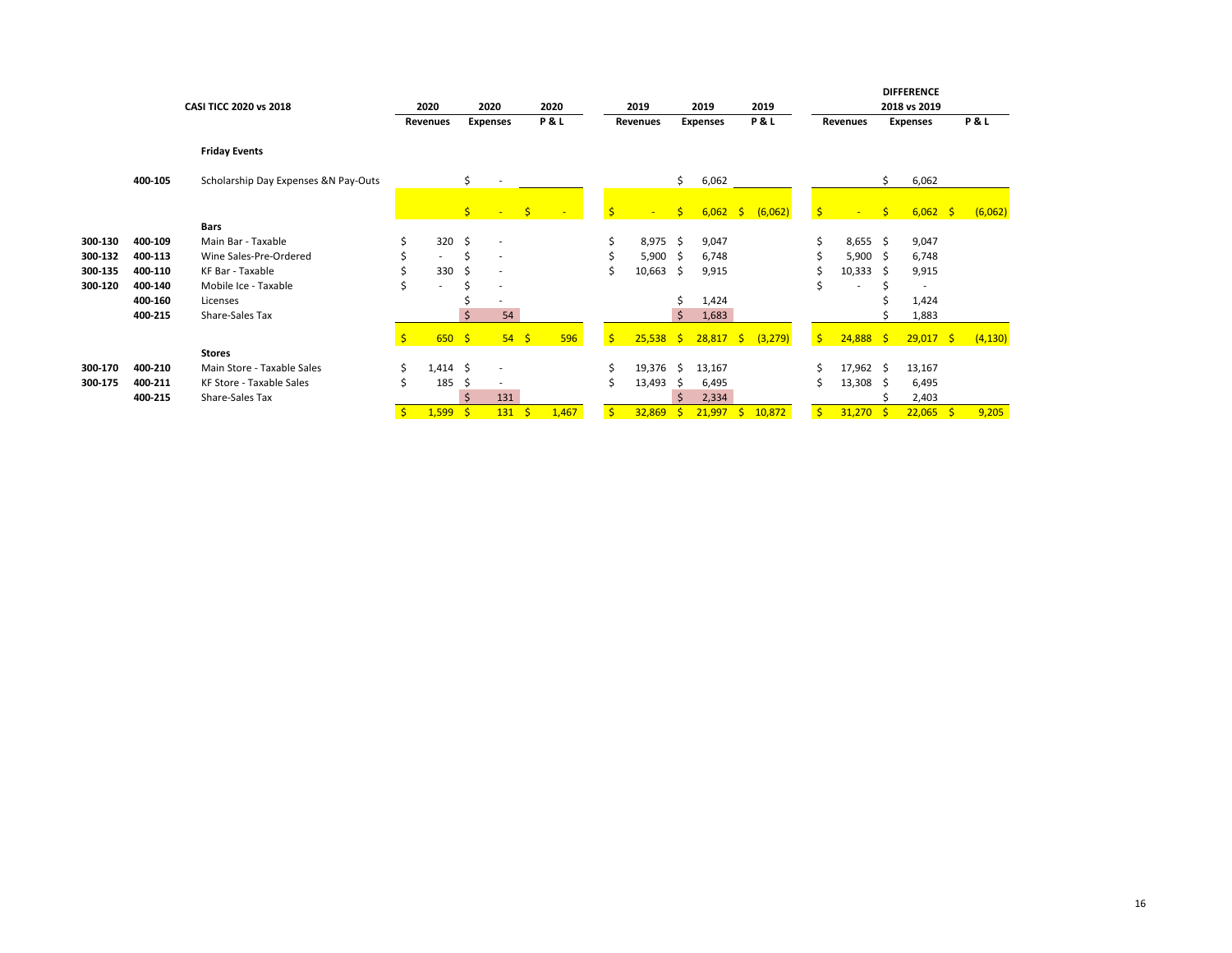#### **Participant Related**

|             | 400-145 | Jackets                              |              |                | \$                      | 380                          |           |               |                           | \$                 | 1,698       |                        |                    |              | \$           | 1,318        |              |           |
|-------------|---------|--------------------------------------|--------------|----------------|-------------------------|------------------------------|-----------|---------------|---------------------------|--------------------|-------------|------------------------|--------------------|--------------|--------------|--------------|--------------|-----------|
|             | 400-180 | Shirts                               |              |                | Ś                       | 30                           |           |               |                           |                    | 8,399       |                        |                    |              |              | 8,369        |              |           |
|             | 440-505 | Champion's Travel                    |              |                | Ś                       |                              |           |               |                           | Ś                  | 2,150       |                        |                    |              | Ś            | 2,150        |              |           |
|             | 400-225 | Trophys & Stoves                     |              |                | \$                      | 7,564                        |           |               |                           | Ś                  | 10,351      |                        |                    |              | \$           | 2,787        |              |           |
|             |         |                                      |              |                | $\mathsf{S}$            | 7,974<br>-\$                 | (7, 974)  | $\frac{1}{2}$ |                           | Ŝ                  | 22,598      | $\sqrt{22,598}$        | $\mathsf{S}$       |              | $\mathsf{S}$ | 14,624       | -\$          | (14, 624) |
|             |         | Other TICC                           |              |                |                         |                              |           |               |                           |                    |             |                        |                    |              |              |              |              |           |
| 300-140     |         | <b>Vendor Fees</b>                   | \$           |                |                         |                              |           | \$            | 1,475                     |                    |             |                        | \$                 | 1,475        |              |              |              |           |
| 300-150     | 400-130 | <b>Gate Admissions</b>               | \$           | $\overline{a}$ | \$                      | $\overline{\phantom{a}}$     |           | \$            | 30,088 \$                 |                    | 630         |                        | \$                 | 30,088 \$    |              | 630          |              |           |
|             | 400-215 | Share-Sales Tax                      |              |                | $\ddot{\varsigma}$      | ÷.                           |           |               |                           | $\frac{1}{2}$      | 2,774       |                        |                    |              | \$           | 2,774        |              |           |
| 300-190     |         | Misc Income                          | \$           | 200            |                         |                              |           | \$            | 1,576                     |                    |             |                        | \$                 | 1,376        |              |              |              |           |
|             | 400-100 | Band & Sound (Main & KF)             |              |                | \$                      | 2,500                        |           |               |                           | Ś                  | 8,500       |                        |                    |              | \$           | 6,000        |              |           |
|             | 400-190 | Posters - Banners                    |              |                | Ś                       |                              |           |               |                           | Ś                  | 1,243       |                        |                    |              | Ś            | 1,243        |              |           |
|             | 400-195 | Radios                               |              |                | Ś                       | $\overline{\phantom{a}}$     |           |               |                           | Ś                  | 1,390       |                        |                    |              | Ś            | 1,390        |              |           |
|             | 400-200 | Security                             |              |                | \$                      |                              |           |               |                           | Ś                  | 1,925       |                        |                    |              | \$           | 1,925        |              |           |
|             | 400-217 | <b>Sponsor Appreciation</b>          |              |                | Ś                       | 1,057                        |           |               |                           | Ś                  | 3,157       |                        |                    |              |              | 2,100        |              |           |
| 300-190     | 400-220 | Site Maintenance                     |              |                | Ś                       | ÷,                           |           |               |                           | Ś                  | 17,610      |                        |                    |              | Ś            | 17,610       |              |           |
|             | 400-221 | Site Cleanup                         |              |                | \$                      | 2,800                        |           |               |                           | Ś                  | 2,900       |                        |                    |              | Ś            | 100          |              |           |
|             | 400-242 | Tuesday CCO                          |              |                | Ś                       | ÷.                           |           |               |                           | \$                 | 87          |                        |                    |              | Ś            | 87           |              |           |
|             |         | Chilicity Expenses - Less Champion's |              |                |                         |                              |           |               |                           |                    |             |                        |                    |              |              |              |              |           |
|             | 440-505 | Travel                               |              |                | \$                      |                              |           |               |                           | Ś                  | 552         |                        |                    |              | Ś            | 552          |              |           |
|             | 400-150 | Judging Supplies - Chili & Show      |              |                | Ś                       | 306                          |           |               |                           | Ś                  | 5,651       |                        |                    |              | \$           | 5,345        |              |           |
|             | 400-170 | Name Tags                            |              |                | Ś                       |                              |           |               |                           |                    | 310         |                        |                    |              | Ś            | 310          |              |           |
|             | 400-299 | <b>Misc Expenses</b>                 |              |                | \$                      |                              |           |               |                           |                    | 970         |                        |                    |              | \$           | 970          |              |           |
|             |         |                                      | $\mathsf{S}$ | 200            | $\mathsf{S}$            | 6,663<br>-Ś                  | (6, 463)  | $\mathsf{S}$  | 33,139                    | $\mathsf{\hat{S}}$ | 47,699      | \$(14,560)             | $\mathsf{S}$       | 32,939       | $\mathsf{S}$ | 41,036       | $\mathsf{S}$ | (8,097)   |
|             |         |                                      |              |                |                         |                              |           |               |                           |                    |             |                        |                    |              |              |              |              |           |
|             |         | <b>Area Contributions</b>            |              |                |                         |                              |           |               |                           |                    |             |                        |                    |              |              |              |              |           |
|             | 900-100 | Sul Ross Rodeo Club                  |              |                | \$                      | 2,000                        |           |               |                           | \$                 | 2,000       |                        |                    |              | \$           |              |              |           |
|             | 900-105 | <b>Brewster County</b>               |              |                | \$                      | 4,000                        |           |               |                           | Ś                  | 4,000       |                        |                    |              |              |              |              |           |
|             | 900-115 | Terlingua EMS & VFD                  |              |                | Ś                       | 5,000                        |           |               |                           | Ś                  | 5,000       |                        |                    |              | \$           |              |              |           |
|             | 900-125 | Terlingua School                     |              |                | \$                      | 3,600                        |           |               |                           | Ś                  | 2,000       |                        |                    |              | \$           | (1,600)      |              |           |
|             | 900-130 | Terlingua Area Matching              |              |                | Ś                       | 2,000                        |           |               |                           |                    | 2,000       |                        |                    |              | Ś            |              |              |           |
|             | 900-140 | Terlingua COC                        |              |                | \$                      | 100                          |           |               |                           | Ś                  | 100         |                        |                    |              |              |              |              |           |
|             | 900-000 | <b>TICC Contributions</b>            |              | ÷              | $\overline{\mathsf{S}}$ | 16,700<br>-\$                | (16, 700) |               |                           | $\ddot{\varsigma}$ | 15,100      | $\frac{1}{2}$ (15,100) | $\mathsf{S}$       | $\sim$       | $\mathsf{S}$ | $(1,600)$ \$ |              | 1,600     |
| <b>TICC</b> |         |                                      |              |                |                         |                              |           |               |                           |                    |             |                        |                    |              |              |              |              |           |
|             |         | <b>Without Sponsors</b>              |              | 2.449          | Š.                      | 31.522<br>$\mathsf{\hat{S}}$ | (29, 073) | $\mathsf{S}$  | 91.546                    |                    | $5$ 142.272 | 5(50, 727)             | $\mathsf{S}$       | 89,097       | $\mathsf{S}$ | $110,750$ \$ |              | (21, 653) |
| 300-180     |         |                                      |              |                |                         |                              |           |               |                           |                    |             |                        |                    |              |              |              |              |           |
|             |         | <b>TICC Underwriting Revenues</b>    |              | 8,501          |                         | \$                           | 8,501     | \$            | 20,116                    |                    |             | 20,116<br>\$           | \$                 | 11,615       |              |              | \$           | 11,615    |
| <b>TICC</b> |         |                                      |              |                |                         |                              |           |               |                           |                    |             |                        |                    |              |              |              |              |           |
|             |         | With Underwrite                      |              | 10,950         | Ŝ                       | 31,522                       | (20, 572) | $\mathsf{S}$  | 111,662                   | Ś.                 | 142,272     | (30,610)<br>Ŝ.         | $\mathsf{S}$       | 100,712      | Ŝ.           | 110,750      | -Ś           | (10, 038) |
| 320-000     |         |                                      |              |                |                         |                              |           |               |                           |                    |             |                        |                    |              |              |              |              |           |
|             |         | Sponsorships-Cash Donations          |              | 24,349         |                         | Ŝ                            | 24,349    | $\zeta$       | 32,966                    |                    |             | 32,966<br>Ŝ.           | $\mathsf{\hat{S}}$ | 8,617        |              |              | Ŝ.           | 8,617     |
|             |         | *Cash Donations                      |              |                |                         |                              |           |               |                           |                    |             |                        |                    |              |              |              |              |           |
| <b>TICC</b> |         |                                      |              |                |                         |                              |           |               |                           |                    |             |                        |                    |              |              |              |              |           |
|             |         | With Sponsorships                    |              | $35,299$ \$    |                         | $31,522$ \$                  | 3,777     | Š.            | $144,628$ \$ $142,272$ \$ |                    |             | 2,355                  | $\mathsf{S}$       | $109,329$ \$ |              | $110,750$ \$ |              | (1, 421)  |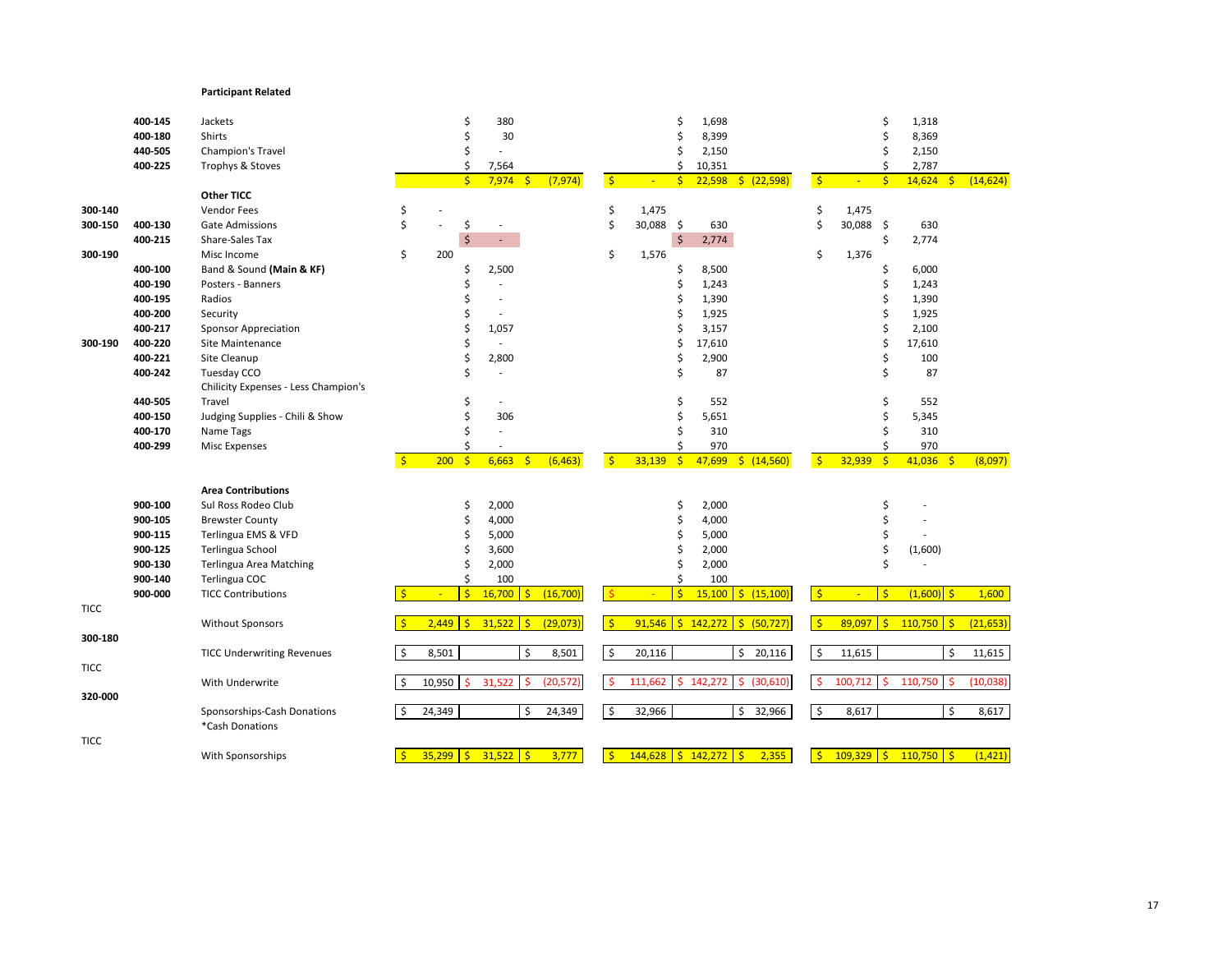|                      | CASI Daily Operations 2019 vs 2018 |                                 |    |          |              |                 |              |                |              |        |              |                       |                |                 |          | <b>DIFFERENCE</b> |                          |                 |
|----------------------|------------------------------------|---------------------------------|----|----------|--------------|-----------------|--------------|----------------|--------------|--------|--------------|-----------------------|----------------|-----------------|----------|-------------------|--------------------------|-----------------|
|                      |                                    |                                 |    | 2020     |              | 2020            |              | 2020           |              | 2019   |              | 2019                  | 2016           |                 |          |                   |                          |                 |
| <b>General Admin</b> |                                    |                                 |    | Revenues |              | <b>Expenses</b> |              | <b>P&amp;L</b> | Revenues     |        |              | <b>Expenses</b>       | <b>P&amp;L</b> | <b>Revenues</b> |          | <b>Expenses</b>   |                          | <b>P&amp;L</b>  |
|                      |                                    |                                 |    |          |              |                 |              |                |              |        |              |                       |                |                 |          |                   |                          |                 |
| Membership           |                                    |                                 |    |          |              |                 |              |                |              |        |              |                       |                |                 |          |                   |                          |                 |
| 310-200              |                                    | Annual                          | \$ | 12,272   |              |                 |              |                |              | 16,004 |              |                       |                | \$              | 3,732    |                   |                          |                 |
| 310-205              |                                    | Corporate                       |    | 1,625    |              |                 |              |                |              | 875    |              |                       |                |                 | (750)    |                   |                          |                 |
| 310-210              |                                    | Life                            |    | 2,125    |              |                 |              |                |              | 2,125  |              |                       |                |                 |          |                   |                          |                 |
| 330-400              |                                    | Trails                          |    |          |              |                 |              |                |              | 550    |              |                       |                | \$              | 550      |                   |                          |                 |
|                      | 410-000                            | <b>Trails Expense</b>           |    |          |              | 6,369           |              |                |              |        | Ś            | 20,356                |                |                 |          |                   | 13,987                   |                 |
|                      | 460-600                            | <b>Membership Expenses</b>      |    |          |              | 849             |              |                |              |        |              | 718                   |                |                 |          |                   | (131)                    |                 |
|                      |                                    | <b>Total Membership/Trails</b>  | \$ | 16,022   | $\mathsf{S}$ | 7,218           | $\mathsf{S}$ | 8,805          | $\mathsf{S}$ | 19,554 | $\mathsf{S}$ | 21,075<br>S.          | (1,521)        | $\frac{1}{2}$   | 3,532    | \$                | 13,857                   | (10, 325)<br>S. |
| Admin                |                                    |                                 |    |          |              |                 |              |                |              |        |              |                       |                |                 |          |                   |                          |                 |
| 340-                 |                                    | Misc Income - Contributions     |    |          |              |                 |              |                |              |        |              |                       |                |                 |          |                   |                          |                 |
| 580/585/586/         |                                    | (Memorial Board & Wall, General |    |          |              |                 |              |                |              |        |              |                       |                |                 |          |                   |                          |                 |
| 590/591              |                                    | Fund, AmazonSmile, Misc.)       | \$ | 7,397    |              |                 |              |                |              | 2,080  |              |                       |                | \$              | (5, 317) |                   |                          |                 |
| 355-300              |                                    | <b>CCO Registration Fees</b>    |    | 3,300    |              |                 |              |                |              | 9,725  |              |                       |                | Ś               | 6,425    |                   |                          |                 |
| 355-400              |                                    | Sanction CCO Fees               |    | 4,023    |              |                 |              |                |              | 10,686 |              |                       |                |                 | 6,663    |                   |                          |                 |
| 390-000              |                                    | Interest Income                 |    | 183      |              |                 |              |                | Ś            | 165    |              |                       |                | Ś               | (18)     |                   |                          |                 |
|                      | 450-559                            | President Exp                   |    |          |              |                 |              |                |              |        |              |                       |                |                 |          |                   | $\overline{\phantom{a}}$ |                 |
|                      | 450-569                            | Secretary Exp                   |    |          |              |                 |              |                |              |        |              |                       |                |                 |          |                   | $\sim$                   |                 |
|                      | 450-579                            | <b>Treasurer Exp</b>            |    |          | \$           | 1,452           |              |                |              |        | Ś            | 1,463                 |                |                 |          |                   | 11                       |                 |
|                      | 450-589                            | <b>ED Expenses</b>              |    |          | \$           |                 |              |                |              |        |              | 77                    |                |                 |          |                   | 77                       |                 |
|                      | 450-599                            | <b>Other Directors</b>          |    |          |              | 4,612           |              |                |              |        | Ś            | 4,612                 |                |                 |          |                   | ٠                        |                 |
|                      | 490-000                            | Rules/Sanctioning               |    |          |              | 427             |              |                |              |        |              | 681                   |                |                 |          |                   | 255                      |                 |
|                      | 480-000                            | Tally                           |    |          | Ś            |                 |              |                |              |        |              | 443                   |                |                 |          |                   | 443                      |                 |
|                      |                                    | Misc Exp Less Legal & Online    |    |          |              |                 |              |                |              |        |              |                       |                |                 |          |                   |                          |                 |
|                      | 495-000                            | Store                           |    |          | \$           | 1,810           |              |                |              |        | \$           | 1,263                 |                |                 |          | \$                | (548)                    |                 |
|                      |                                    | <b>TOTAL ADMIN</b>              | \$ | 14,903   | $\mathsf{S}$ | 8,300           | $\mathsf{S}$ | 6,603          | $\mathsf{S}$ | 22,656 | $\mathsf{S}$ | $\mathsf{S}$<br>8,538 | 14,118         | $\mathsf{S}$    | 7,753    | $\mathsf{S}$      | 238                      | 7,515<br>\$     |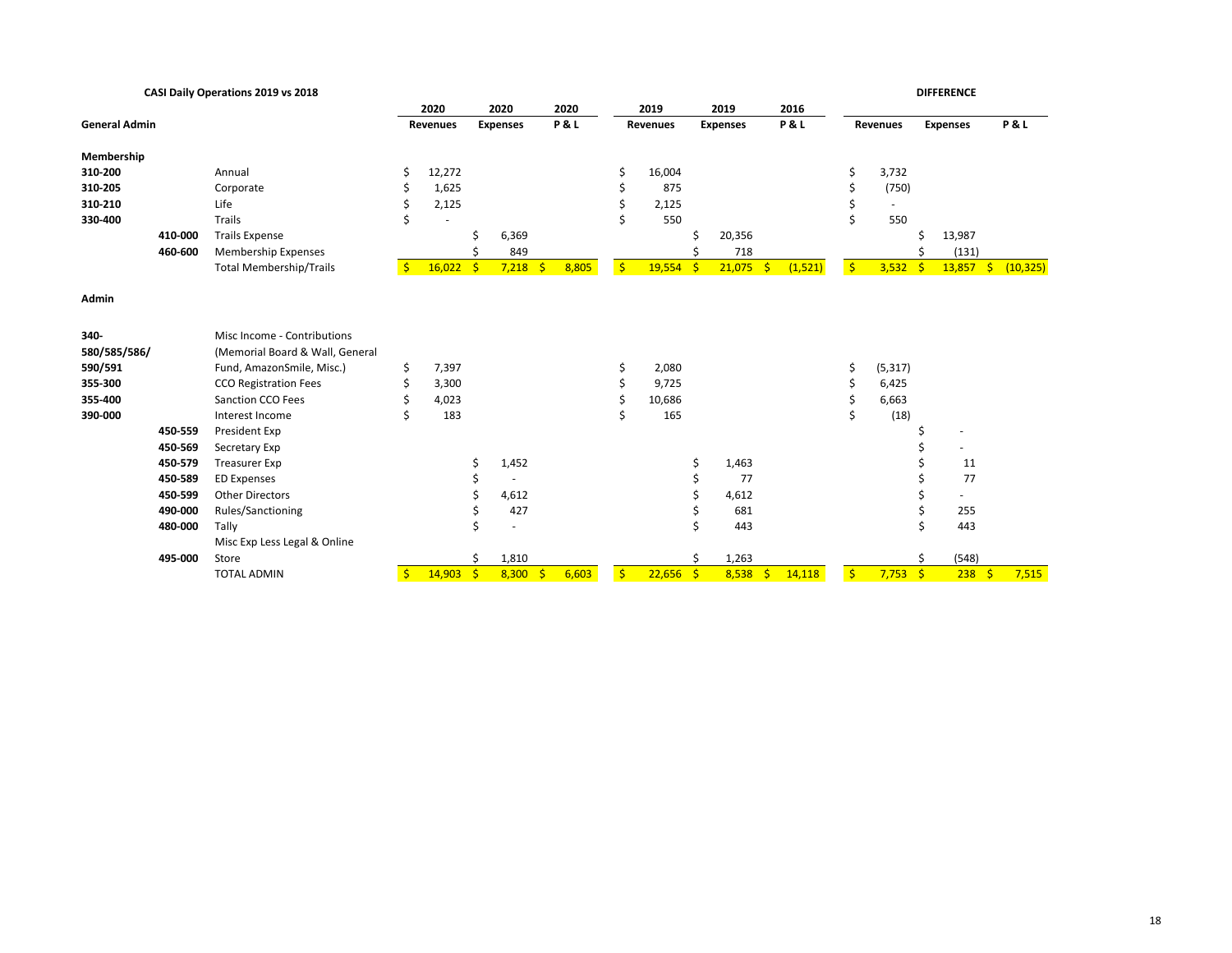#### **Miscellaneous**

| 340-500<br>340-501<br>340-515          | 495-915<br>495-920                       | Cooking for CASI<br>Royalties Revenue<br><b>Online Store</b><br>Picnic Time Expenses & Income                                             | \$<br>Ś<br>Ś<br>$\mathsf{S}$ | 2,684<br>9,539<br>39<br>$12,262$ \$ | -\$<br>Ś                        | 73<br>73                                  | $\mathsf{S}$<br>12,188        | Ś<br>Ś<br>$\mathsf{S}$   | 7,513<br>10,331<br>88<br>$17,932$ \$ | -\$                     |                                           | $\mathsf{S}$ | 17,932   | \$<br>$\sqrt{5}$         | 4,829<br>793 \$<br>49<br>5,670 | \$<br>Ś<br>$\mathsf{S}$ | $\overline{\phantom{a}}$<br>(73)<br>÷.<br>$(73)$ \$ |   | 5,743     |
|----------------------------------------|------------------------------------------|-------------------------------------------------------------------------------------------------------------------------------------------|------------------------------|-------------------------------------|---------------------------------|-------------------------------------------|-------------------------------|--------------------------|--------------------------------------|-------------------------|-------------------------------------------|--------------|----------|--------------------------|--------------------------------|-------------------------|-----------------------------------------------------|---|-----------|
| Insurance<br>355-100                   | 700-100<br>700-140<br>700-160<br>700-220 | <b>CLIF Cooks Fee</b><br><b>General Liability</b><br>D&O Ins<br><b>Volunteers Ins</b><br>Umbrella<br><b>TOTAL INSURANCE</b>               | \$<br>S.                     | 8,046<br>8,046                      | Ś<br>Ś<br>Ś<br>-Ś               | 11,589<br>1,410<br>550<br>8,354<br>21,903 | \$ (13,857)                   | \$<br>$\mathsf{S}$       | 21,372<br>21,372                     | \$<br>Ś<br>-\$          | 11,807<br>1,410<br>531<br>7,966<br>21,714 | $\mathsf{S}$ | (342)    | \$<br>$\mathsf{S}$       | 13,326<br>13,326               | $\mathsf{S}$            | 218<br>٠<br>(19)<br>(387)<br>$(189)$ \$             |   | 13,515    |
| <b>GPM</b><br>355-200<br>340-535       | 600-000<br>600-120                       | <b>GPM Cooks Fees</b><br><b>GPM Admin Fees</b><br>GPM Expenses Less GPM Director<br>Expenses<br><b>GPM Director Expenses</b>              | \$<br>Ś<br>$\mathsf{S}$      | 4,023<br>1,330<br>5,353             | \$<br>\$<br>$\ddot{\mathsf{S}}$ | 9,900<br>9,900                            | (4, 547)<br>$\frac{1}{2}$     | \$<br>$\mathsf{S}$       | 10,686<br>1,311<br>11,997            | Ś<br>$\ddot{\varsigma}$ | 15,546<br>15,546                          | $\mathsf{S}$ | (3,549)  | \$<br>Ś<br>$\frac{1}{2}$ | 6,663<br>(19)<br>6,644         | Ś<br>$\frac{1}{2}$      | 5,645<br>$5,645$ \$                                 |   | 999       |
| Ranch<br>340-525<br>340-520<br>340-592 | 470-700<br>470-703<br>470-740            | <b>Cell Tower</b><br>Old 320 Income<br>Ranch Expenses<br>Non-Depreciated Equipment<br><b>Extraordinary Expenses</b><br><b>TOTAL RANCH</b> | \$<br>Ś<br>$\mathsf{S}$      | 6,600<br>6,600                      | \$<br>Ś<br>-Ś                   | 4,919<br>4,919                            | 1,681<br>$\mathsf{S}$         | \$<br>Ś<br>$\sqrt{5}$    | 7,800<br>800<br>8,600                | \$<br>Ś<br>$\mathsf{S}$ | 17,625<br>500<br>18,125                   | $\mathsf{S}$ | (9,525)  | \$<br>$\sqrt{5}$         | 1,200<br>800<br>÷.<br>2,000    | Ś                       | 12,706<br>500<br>13,206                             | Ś | (11, 206) |
| <b>IT Development</b>                  | 430-100<br>430-200                       | Recurring<br>Non-Recurring                                                                                                                | $\frac{1}{2}$                | ÷                                   | \$<br>\$<br>$\frac{1}{2}$       | 5,078<br>5,078                            | $\ddot{\varsigma}$<br>(5,078) | $\vert \mathsf{s} \vert$ |                                      | \$<br>$\mathsf{S}$      | 5,977<br>5,977                            | $\sqrt{5}$   | (5, 977) | $\overline{\phantom{a}}$ |                                | Ś<br>\$                 | 899<br>8995                                         |   | (899)     |
|                                        |                                          | <b>TOTAL DAILY OPERATIONS</b>                                                                                                             | $\mathsf{S}$                 | $63,186$ \$                         |                                 | $57,391$ \$                               | 5,795                         | Ŝ                        | $102,111$ \$                         |                         | $90,974$ \$                               |              | 11,137   | -\$                      | 38,924                         | l \$                    | $33,583$ \$                                         |   | 5,342     |